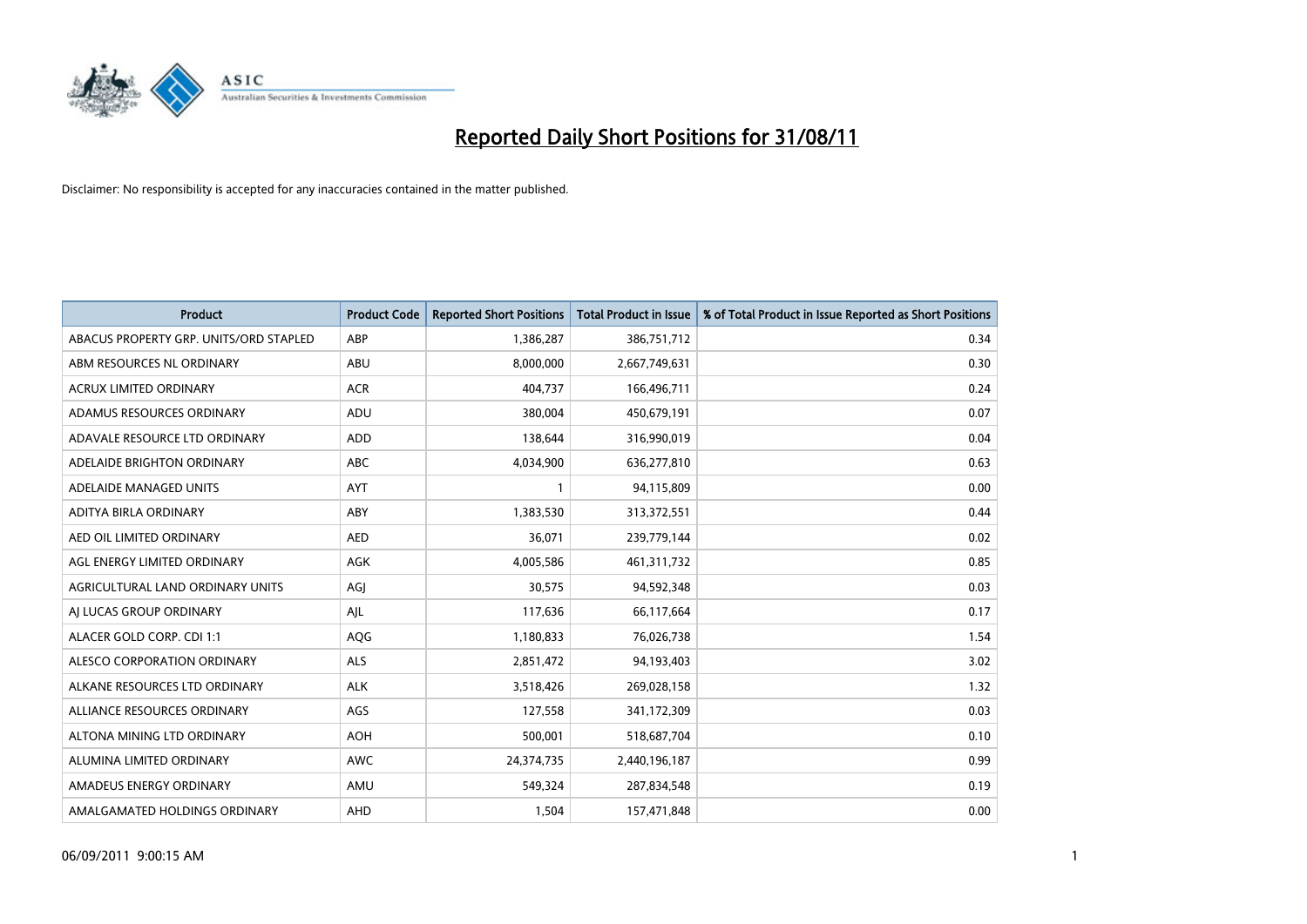

| <b>Product</b>                          | <b>Product Code</b> | <b>Reported Short Positions</b> | <b>Total Product in Issue</b> | % of Total Product in Issue Reported as Short Positions |
|-----------------------------------------|---------------------|---------------------------------|-------------------------------|---------------------------------------------------------|
| AMCOR LIMITED ORDINARY                  | <b>AMC</b>          | 5,199,054                       | 1,227,572,318                 | 0.43                                                    |
| AMP LIMITED ORDINARY                    | AMP                 | 11,340,724                      | 2,811,693,913                 | 0.41                                                    |
| AMPELLA MINING ORDINARY                 | <b>AMX</b>          | 756,458                         | 204,985,108                   | 0.37                                                    |
| ANSELL LIMITED ORDINARY                 | <b>ANN</b>          | 2,818,805                       | 133,033,772                   | 2.10                                                    |
| ANZ BANKING GRP LTD ORDINARY            | ANZ                 | 10,348,284                      | 2,628,902,711                 | 0.38                                                    |
| APA GROUP STAPLED SECURITIES            | <b>APA</b>          | 11,247,606                      | 634,116,029                   | 1.78                                                    |
| APEX MINERALS NL ORDINARY               | <b>AXM</b>          | 885,146                         | 5,550,243,713                 | 0.02                                                    |
| APN EUROPEAN RETAIL UNITS STAPLED SEC.  | <b>AEZ</b>          | 11,832                          | 544,910,660                   | 0.00                                                    |
| APN NEWS & MEDIA ORDINARY               | <b>APN</b>          | 24,315,603                      | 618,568,292                   | 3.91                                                    |
| AQUARIUS PLATINUM. ORDINARY             | <b>AOP</b>          | 5,772,779                       | 470,167,206                   | 1.23                                                    |
| AQUILA RESOURCES ORDINARY               | <b>AQA</b>          | 5,808,868                       | 374,368,499                   | 1.55                                                    |
| ARAFURA RESOURCE LTD ORDINARY           | ARU                 | 6,433,877                       | 367,980,342                   | 1.74                                                    |
| ARB CORPORATION ORDINARY                | <b>ARP</b>          | 17,593                          | 72,481,302                    | 0.02                                                    |
| ARDENT LEISURE GROUP STAPLED SECURITIES | AAD                 | 965,586                         | 318,498,934                   | 0.28                                                    |
| ARISTOCRAT LEISURE ORDINARY             | <b>ALL</b>          | 24,722,778                      | 536,480,307                   | 4.61                                                    |
| ASCIANO LIMITED ORDINARY                | <b>AIO</b>          | 39,535,606                      | 2,926,103,883                 | 1.34                                                    |
| ASG GROUP LIMITED ORDINARY              | <b>ASZ</b>          | 180,985                         | 169,117,796                   | 0.11                                                    |
| ASPEN GROUP ORD/UNITS STAPLED           | APZ                 | 1,173,079                       | 584,985,037                   | 0.19                                                    |
| ASPIRE MINING LTD ORDINARY              | <b>AKM</b>          | 252,441                         | 540,471,483                   | 0.05                                                    |
| ASTON RES LTD ORDINARY                  | <b>AZT</b>          | 340,486                         | 204,527,604                   | 0.16                                                    |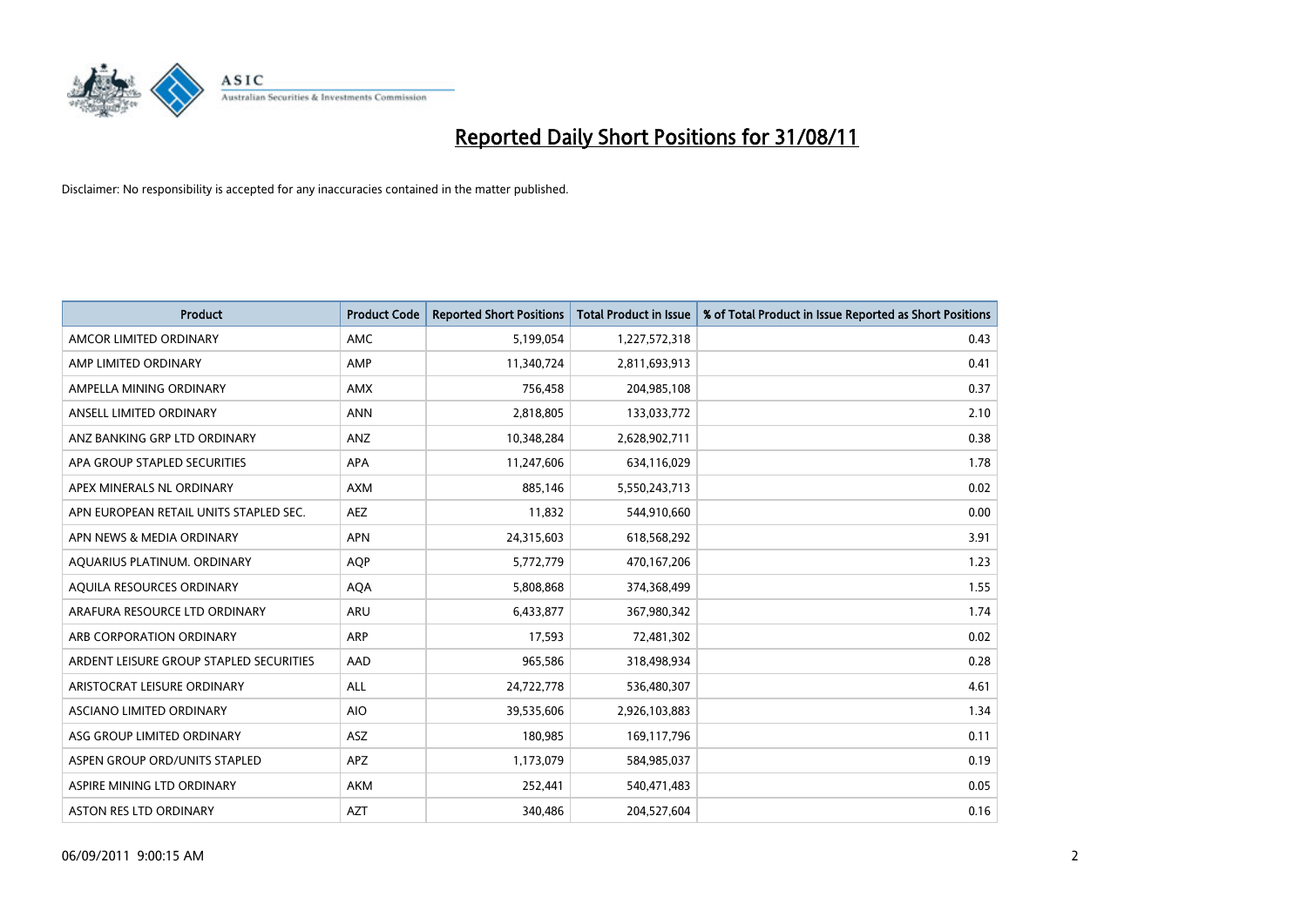

| Product                                 | <b>Product Code</b> | <b>Reported Short Positions</b> | <b>Total Product in Issue</b> | % of Total Product in Issue Reported as Short Positions |
|-----------------------------------------|---------------------|---------------------------------|-------------------------------|---------------------------------------------------------|
| ASTRO JAP PROP GROUP STAPLED SECURITIES | AJA                 | 29,014                          | 58,445,002                    | 0.05                                                    |
| ASX LIMITED ORDINARY                    | ASX                 | 1,402,704                       | 175,136,729                   | 0.80                                                    |
| ATLANTIC LIMITED ORDINARY               | ATI                 | 21,304                          | 114,027,850                   | 0.02                                                    |
| ATLAS IRON LIMITED ORDINARY             | AGO                 | 20,819,332                      | 827,141,142                   | 2.50                                                    |
| <b>AURORA OIL &amp; GAS ORDINARY</b>    | <b>AUT</b>          | 7,471,996                       | 409,865,343                   | 1.80                                                    |
| <b>AUSDRILL LIMITED ORDINARY</b>        | ASL                 | 278,882                         | 301,519,183                   | 0.09                                                    |
| AUSENCO LIMITED ORDINARY                | AAX                 | 1,242,043                       | 122,987,022                   | 0.99                                                    |
| AUSGOLD LIMITED ORDINARY                | <b>AUC</b>          | 75,160                          | 84,753,812                    | 0.09                                                    |
| AUSTAL LIMITED ORDINARY                 | ASB                 | 420,150                         | 188,069,638                   | 0.22                                                    |
| <b>AUSTAR UNITED ORDINARY</b>           | <b>AUN</b>          | 2,385,020                       | 1,271,505,737                 | 0.18                                                    |
| AUSTBROKERS HOLDINGS ORDINARY           | <b>AUB</b>          | 2                               | 54,658,736                    | 0.00                                                    |
| AUSTIN ENGINEERING ORDINARY             | ANG                 | 5,567                           | 71,864,403                    | 0.00                                                    |
| <b>AUSTRALAND ASSETS ASSETS</b>         | AAZPB               | 1,168                           | 2,750,000                     | 0.04                                                    |
| AUSTRALAND PROPERTY STAPLED SECURITY    | <b>ALZ</b>          | 655,083                         | 576,846,597                   | 0.11                                                    |
| AUSTRALIAN AGRICULT, ORDINARY           | AAC                 | 1,234,763                       | 312,892,824                   | 0.38                                                    |
| AUSTRALIAN EDUCATION UNITS              | <b>AEU</b>          | 625,000                         | 175,465,397                   | 0.36                                                    |
| AUSTRALIAN INFRASTR, UNITS/ORDINARY     | <b>AIX</b>          | 2,417,540                       | 620,733,944                   | 0.39                                                    |
| AUSTRALIAN MINES LTD ORDINARY           | <b>AUZ</b>          | 1,400,000                       | 636,910,317                   | 0.22                                                    |
| AUSTRALIAN PHARM, ORDINARY              | API                 | 1,968,582                       | 488,115,883                   | 0.40                                                    |
| AUTOMOTIVE HOLDINGS ORDINARY            | <b>AHE</b>          | 65,139                          | 260,579,682                   | 0.02                                                    |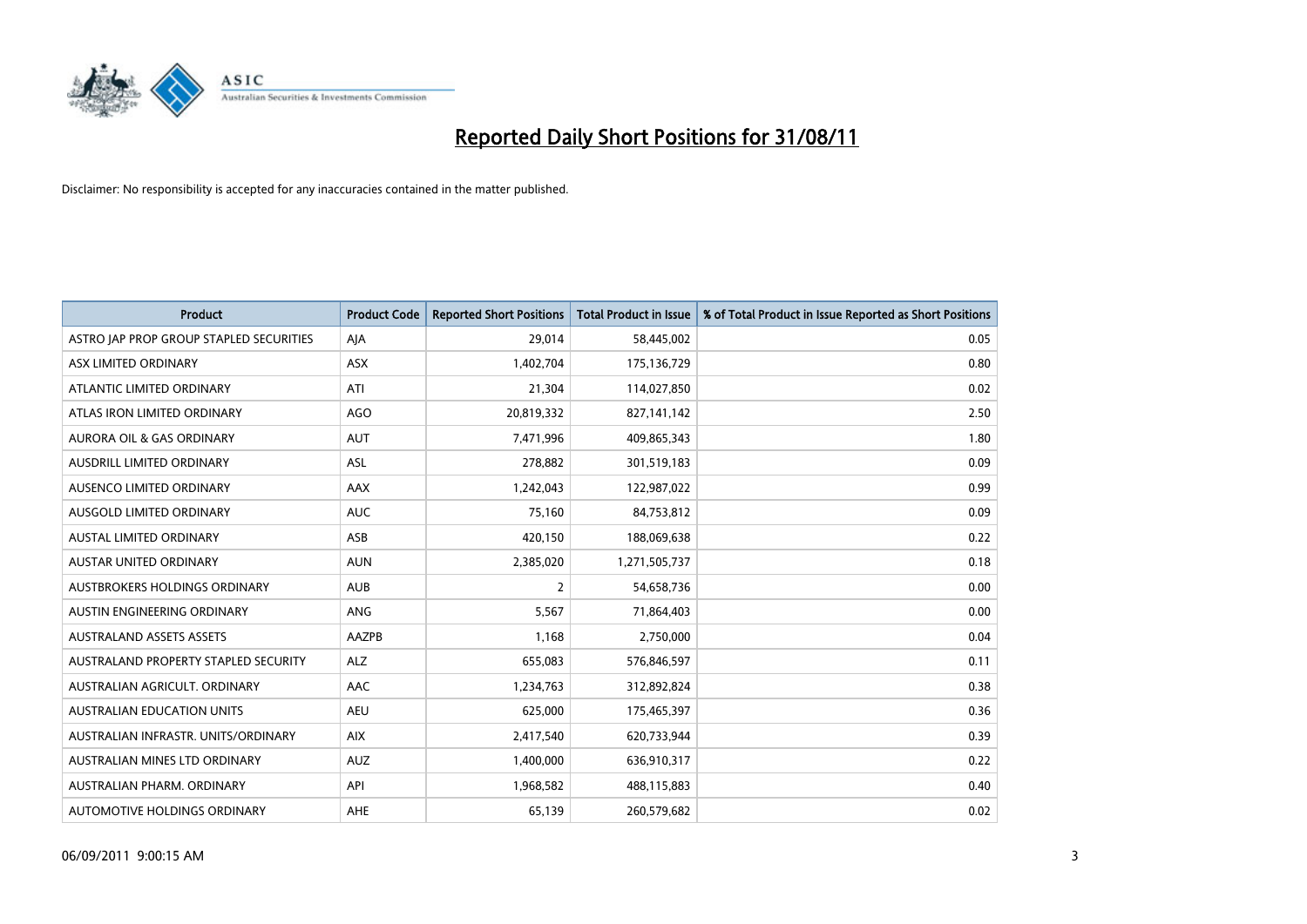

| <b>Product</b>                       | <b>Product Code</b> | <b>Reported Short Positions</b> | Total Product in Issue | % of Total Product in Issue Reported as Short Positions |
|--------------------------------------|---------------------|---------------------------------|------------------------|---------------------------------------------------------|
| AVANCO RESOURCES LTD ORDINARY        | AVB                 | 1,290,527                       | 789,953,517            | 0.16                                                    |
| AVEXA LIMITED ORDINARY               | <b>AVX</b>          | 243,657                         | 847,688,779            | 0.03                                                    |
| AWE LIMITED ORDINARY                 | <b>AWE</b>          | 5,515,673                       | 521,871,941            | 1.06                                                    |
| AZUMAH RESOURCES ORDINARY            | <b>AZM</b>          | 243,919                         | 281,650,356            | 0.09                                                    |
| <b>BANDANNA ENERGY ORDINARY</b>      | <b>BND</b>          | 406.003                         | 526,946,930            | 0.08                                                    |
| BANK OF QUEENSLAND. ORDINARY         | <b>BOQ</b>          | 9,305,175                       | 225,369,547            | 4.12                                                    |
| <b>BASE RES LIMITED ORDINARY</b>     | <b>BSE</b>          | 345,695                         | 190,141,114            | 0.18                                                    |
| <b>BATHURST RESOURCES ORDINARY</b>   | <b>BTU</b>          | 8,237,520                       | 685,047,997            | 1.20                                                    |
| <b>BAUXITE RESOURCE LTD ORDINARY</b> | <b>BAU</b>          | 109,797                         | 235,379,896            | 0.05                                                    |
| <b>BC IRON LIMITED ORDINARY</b>      | <b>BCI</b>          | 278,942                         | 94,881,000             | 0.29                                                    |
| BEACH ENERGY LIMITED ORDINARY        | <b>BPT</b>          | 1,696,384                       | 1,103,127,711          | 0.14                                                    |
| BEADELL RESOURCE LTD ORDINARY        | <b>BDR</b>          | 899,260                         | 657,906,946            | 0.14                                                    |
| BENDIGO AND ADELAIDE ORDINARY        | <b>BEN</b>          | 7,120,375                       | 360,325,520            | 1.95                                                    |
| BERKELEY RESOURCES ORDINARY          | <b>BKY</b>          | 824.634                         | 174,298,273            | 0.46                                                    |
| BETASHARES ASX RES ETF UNITS         | <b>ORE</b>          | 118,220                         | 4,519,665              | 2.62                                                    |
| <b>BHP BILLITON LIMITED ORDINARY</b> | <b>BHP</b>          | 42,159,805                      | 3,211,496,105          | 1.28                                                    |
| <b>BILLABONG ORDINARY</b>            | <b>BBG</b>          | 19,868,495                      | 254,037,587            | 7.81                                                    |
| <b>BIOTA HOLDINGS ORDINARY</b>       | <b>BTA</b>          | 2,059,997                       | 181,703,711            | 1.12                                                    |
| <b>BISALLOY STEEL ORDINARY</b>       | <b>BIS</b>          | 84,480                          | 216,455,965            | 0.04                                                    |
| BKI INVESTMENT LTD ORDINARY          | BKI                 | 508                             | 422,863,407            | 0.00                                                    |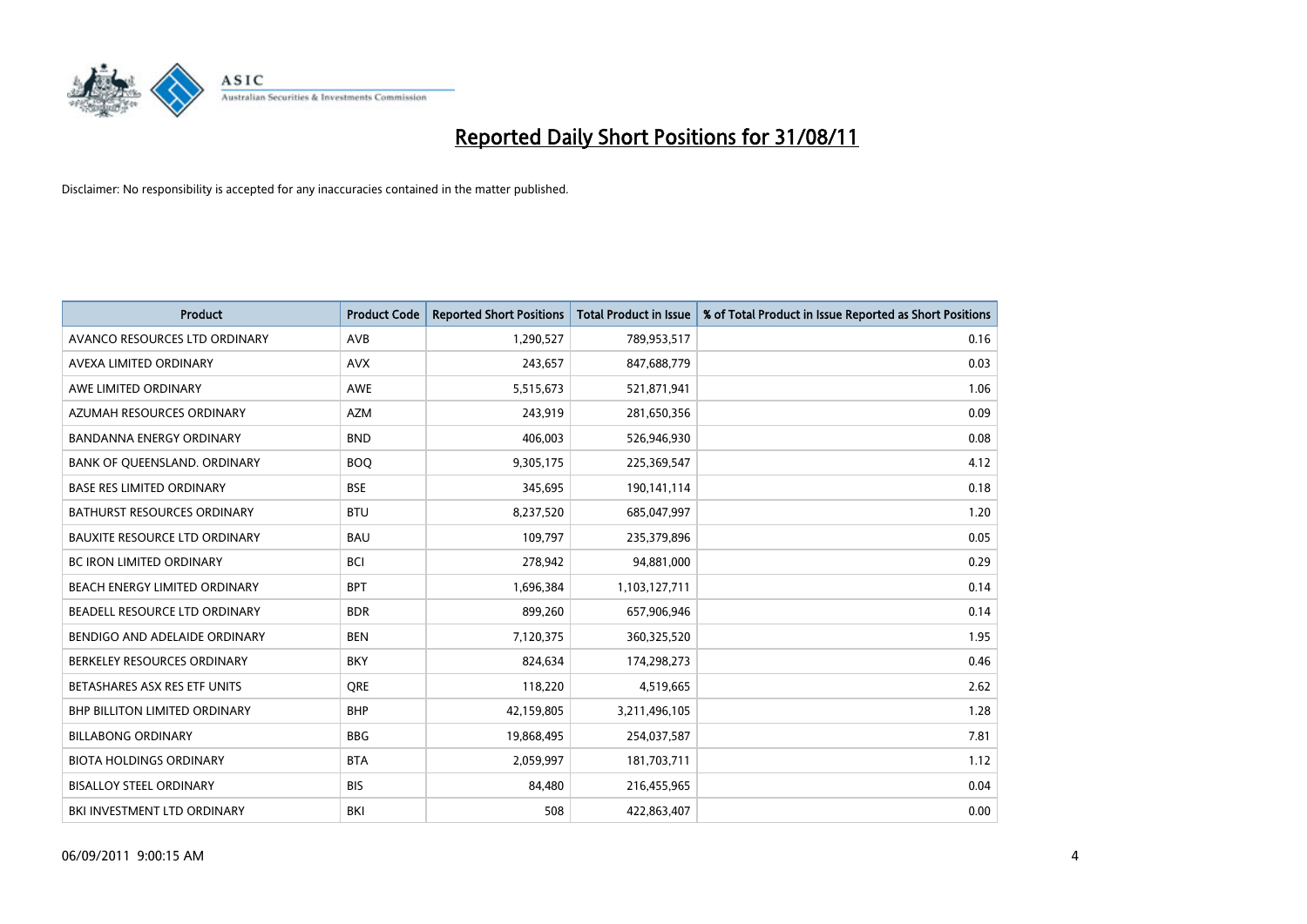

| Product                              | <b>Product Code</b> | <b>Reported Short Positions</b> | <b>Total Product in Issue</b> | % of Total Product in Issue Reported as Short Positions |
|--------------------------------------|---------------------|---------------------------------|-------------------------------|---------------------------------------------------------|
| <b>BLACKTHORN RESOURCES ORDINARY</b> | <b>BTR</b>          | 35,848                          | 122,918,000                   | 0.03                                                    |
| <b>BLUESCOPE STEEL LTD ORDINARY</b>  | <b>BSL</b>          | 69,580,505                      | 1,842,207,385                 | 3.79                                                    |
| <b>BOART LONGYEAR ORDINARY</b>       | <b>BLY</b>          | 9,156,256                       | 461,163,412                   | 1.98                                                    |
| <b>BOOM LOGISTICS ORDINARY</b>       | <b>BOL</b>          | 443,894                         | 465,011,147                   | 0.09                                                    |
| <b>BORAL LIMITED, ORDINARY</b>       | <b>BLD</b>          | 43,767,365                      | 729,925,990                   | 5.96                                                    |
| BOTSWANA METALS LTD ORDINARY         | <b>BML</b>          | 7,000                           | 143,717,013                   | 0.00                                                    |
| <b>BOW ENERGY LIMITED ORDINARY</b>   | <b>BOW</b>          | 2,389,060                       | 351,683,973                   | 0.67                                                    |
| <b>BRADKEN LIMITED ORDINARY</b>      | <b>BKN</b>          | 3,184,991                       | 161,849,910                   | 1.95                                                    |
| <b>BRAMBLES LIMITED ORDINARY</b>     | <b>BXB</b>          | 15,434,089                      | 1,479,410,767                 | 1.04                                                    |
| <b>BREVILLE GROUP LTD ORDINARY</b>   | <b>BRG</b>          | 2,739                           | 129,995,322                   | 0.00                                                    |
| <b>BRICKWORKS LIMITED ORDINARY</b>   | <b>BKW</b>          | 20,214                          | 147,567,333                   | 0.01                                                    |
| <b>BROCKMAN RESOURCES ORDINARY</b>   | <b>BRM</b>          | 62,862                          | 144,803,151                   | 0.04                                                    |
| BT INVESTMENT MNGMNT ORDINARY        | <b>BTT</b>          | 956,310                         | 160,000,000                   | 0.59                                                    |
| <b>BURU ENERGY ORDINARY</b>          | <b>BRU</b>          | 4,233,251                       | 182,840,549                   | 2.32                                                    |
| <b>BWP TRUST ORDINARY UNITS</b>      | <b>BWP</b>          | 1,034,088                       | 520,012,793                   | 0.20                                                    |
| CABCHARGE AUSTRALIA ORDINARY         | CAB                 | 716,365                         | 120,437,014                   | 0.58                                                    |
| CALTEX AUSTRALIA ORDINARY            | <b>CTX</b>          | 8,094,023                       | 270,000,000                   | 2.99                                                    |
| CAMPBELL BROTHERS ORDINARY           | <b>CPB</b>          | 91,536                          | 67,503,411                    | 0.13                                                    |
| CAPE LAMBERT RES LTD ORDINARY        | <b>CFE</b>          | 1,124,814                       | 630,749,603                   | 0.18                                                    |
| CARABELLA RES LTD ORDINARY           | <b>CLR</b>          | 720,524                         | 92,389,409                    | 0.78                                                    |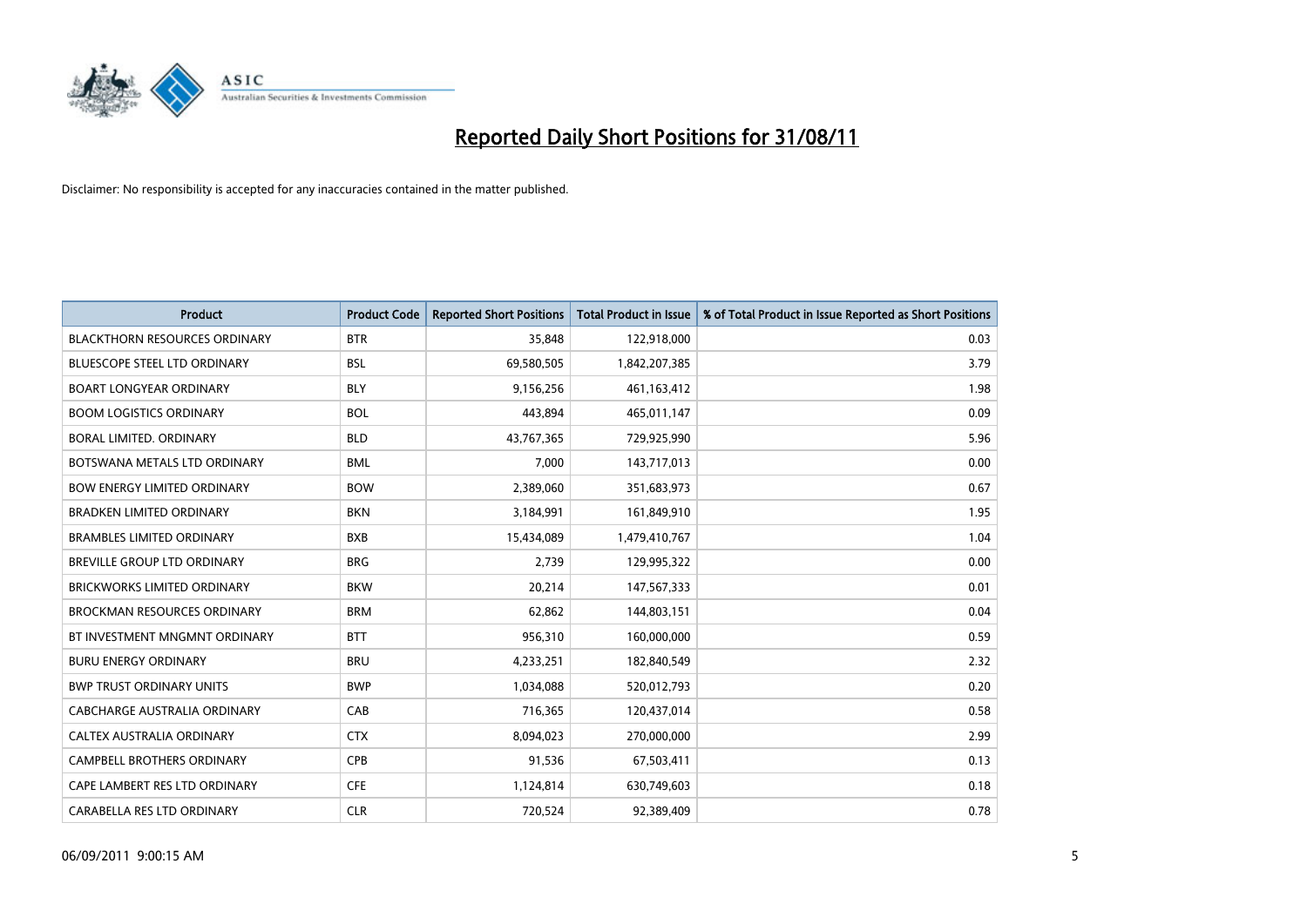

| <b>Product</b>                                | <b>Product Code</b> | <b>Reported Short Positions</b> | Total Product in Issue | % of Total Product in Issue Reported as Short Positions |
|-----------------------------------------------|---------------------|---------------------------------|------------------------|---------------------------------------------------------|
| <b>CARBON ENERGY ORDINARY</b>                 | <b>CNX</b>          | 2,858,155                       | 698,517,858            | 0.40                                                    |
| CARDNO LIMITED ORDINARY                       | CDD                 | 3,243                           | 109,780,032            | 0.00                                                    |
| CARNARVON PETROLEUM ORDINARY                  | <b>CVN</b>          | 3,662,008                       | 690,320,634            | 0.52                                                    |
| <b>CARNEGIE WAVE ENERGY ORDINARY</b>          | <b>CWE</b>          | 83,000                          | 899,087,627            | 0.01                                                    |
| <b>CARPATHIAN RESOURCES ORDINARY</b>          | <b>CPN</b>          | 75,000                          | 265,533,501            | 0.03                                                    |
| CARPENTARIA EXP. LTD ORDINARY                 | CAP                 | 9,777                           | 98,741,301             | 0.01                                                    |
| CARSALES.COM LTD ORDINARY                     | <b>CRZ</b>          | 13,756,168                      | 233,879,722            | 5.86                                                    |
| CASH CONVERTERS ORDINARY                      | CCV                 | 161,620                         | 379,761,025            | 0.04                                                    |
| <b>CASPIAN OIL &amp; GAS ORDINARY</b>         | <b>CIG</b>          | 50,000                          | 1,331,500,513          | 0.00                                                    |
| CATALPA RESOURCES ORDINARY                    | CAH                 | 169,325                         | 178,214,799            | 0.09                                                    |
| <b>CELLNET GROUP ORDINARY</b>                 | <b>CLT</b>          | 1,342                           | 61,286,754             | 0.00                                                    |
| CENTRAL PETROLEUM ORDINARY                    | <b>CTP</b>          | 11,455                          | 982,298,842            | 0.00                                                    |
| <b>CENTRO PROPERTIES UNITS/ORD STAPLED</b>    | <b>CNP</b>          | 6,692                           | 972,414,514            | 0.00                                                    |
| <b>CENTRO RETAIL GROUP STAPLED SECURITIES</b> | <b>CER</b>          | 606,894                         | 2,286,399,424          | 0.02                                                    |
| CERAMIC FUEL CELLS ORDINARY                   | <b>CFU</b>          | 2,108,339                       | 1,201,353,566          | 0.17                                                    |
| <b>CFS RETAIL PROPERTY UNITS</b>              | <b>CFX</b>          | 54,803,665                      | 2,839,591,911          | 1.90                                                    |
| <b>CGA MINING LIMITED ORDINARY</b>            | <b>CGX</b>          | 127,867                         | 333,475,726            | 0.03                                                    |
| CHALICE GOLD MINES ORDINARY                   | <b>CHN</b>          | 200                             | 250,030,886            | 0.00                                                    |
| CHALLENGER DIV.PRO. STAPLED UNITS             | <b>CDI</b>          | 119,564                         | 903,470,988            | 0.01                                                    |
| CHALLENGER INFRAST. STAPLED UNITS             | <b>CIF</b>          | 23,999                          | 316,223,785            | 0.01                                                    |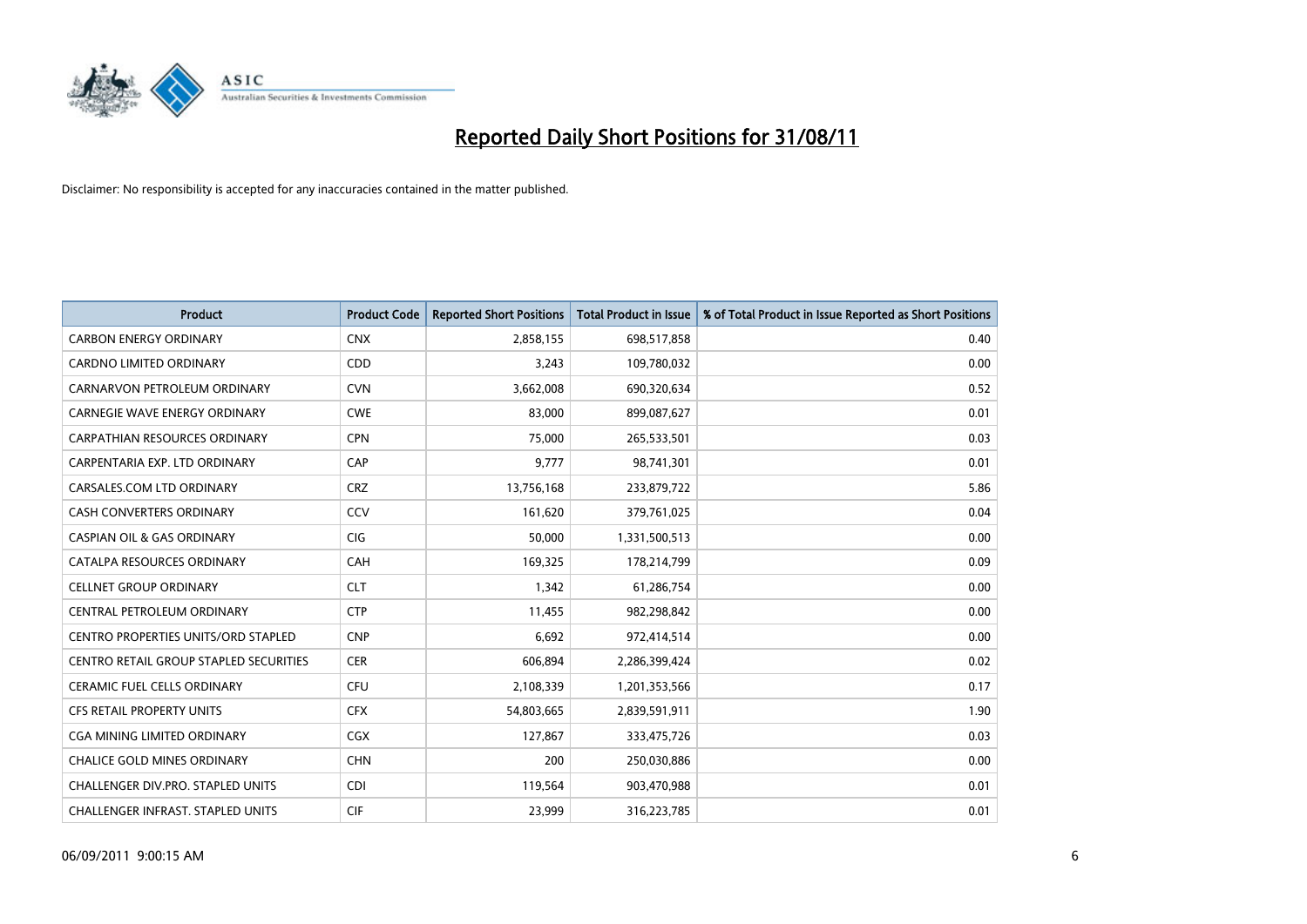

| <b>Product</b>                          | <b>Product Code</b> | <b>Reported Short Positions</b> | Total Product in Issue | % of Total Product in Issue Reported as Short Positions |
|-----------------------------------------|---------------------|---------------------------------|------------------------|---------------------------------------------------------|
| <b>CHALLENGER LIMITED ORDINARY</b>      | <b>CGF</b>          | 5,973,513                       | 492,807,490            | 1.20                                                    |
| CHANDLER MACLEOD LTD ORDINARY           | <b>CMG</b>          | 11,970                          | 466,466,720            | 0.00                                                    |
| CHARTER HALL GROUP STAPLED US PROHIBIT. | <b>CHC</b>          | 1,055,111                       | 308,040,283            | 0.34                                                    |
| <b>CHARTER HALL OFFICE UNIT</b>         | CQO                 | 10,845,280                      | 493,319,730            | 2.19                                                    |
| <b>CHARTER HALL RETAIL UNITS</b>        | <b>COR</b>          | 937,795                         | 302,162,079            | 0.30                                                    |
| CITIGOLD CORP LTD ORDINARY              | <b>CTO</b>          | 2,059,217                       | 1,105,078,301          | 0.18                                                    |
| CLINUVEL PHARMACEUT, ORDINARY           | <b>CUV</b>          | 4,127                           | 30,381,706             | 0.01                                                    |
| <b>CLOUGH LIMITED ORDINARY</b>          | <b>CLO</b>          | 124,617                         | 769,801,269            | 0.01                                                    |
| CO2 GROUP LIMITED ORDINARY              | COZ                 | 400,000                         | 280,309,888            | 0.14                                                    |
| <b>COAL &amp; ALLIED ORDINARY</b>       | <b>CNA</b>          | 6,058                           | 86,584,735             | 0.00                                                    |
| COAL OF AFRICA LTD ORDINARY             | <b>CZA</b>          | 584,032                         | 531,139,661            | 0.11                                                    |
| <b>COALSPUR MINES LTD ORDINARY</b>      | <b>CPL</b>          | 1,412,906                       | 579,768,744            | 0.23                                                    |
| <b>COBAR CONSOLIDATED ORDINARY</b>      | CCU                 | 40,120                          | 175,313,488            | 0.02                                                    |
| COCA-COLA AMATIL ORDINARY               | <b>CCL</b>          | 6,937,041                       | 758,281,096            | 0.88                                                    |
| <b>COCHLEAR LIMITED ORDINARY</b>        | <b>COH</b>          | 2,163,579                       | 56,808,883             | 3.80                                                    |
| <b>COCKATOO COAL ORDINARY</b>           | <b>COK</b>          | 5,987,712                       | 1,016,196,908          | 0.58                                                    |
| <b>CODAN LIMITED ORDINARY</b>           | <b>CDA</b>          | 800                             | 164,145,980            | 0.00                                                    |
| <b>COKAL LTD ORDINARY</b>               | <b>CKA</b>          | 671,172                         | 130,055,735            | 0.51                                                    |
| <b>COLLINS FOODS LTD ORDINARY</b>       | <b>CKF</b>          | 731,173                         | 93,000,003             | 0.78                                                    |
| COMMONWEALTH BANK, ORDINARY             | <b>CBA</b>          | 31,136,496                      | 1,558,687,244          | 1.97                                                    |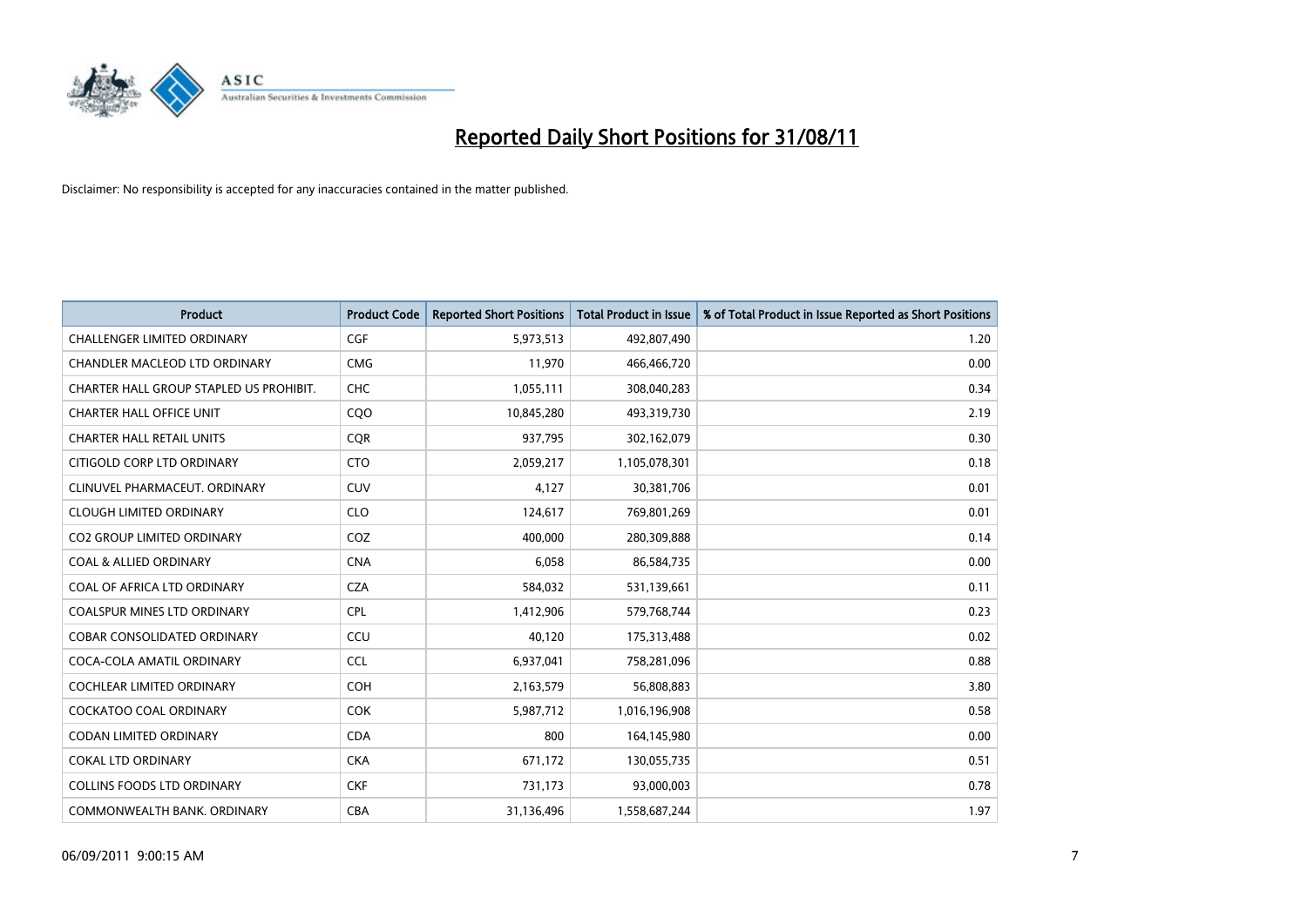

| Product                                  | <b>Product Code</b> | <b>Reported Short Positions</b> | <b>Total Product in Issue</b> | % of Total Product in Issue Reported as Short Positions |
|------------------------------------------|---------------------|---------------------------------|-------------------------------|---------------------------------------------------------|
| <b>COMMONWEALTH PROP ORDINARY UNITS</b>  | <b>CPA</b>          | 26,582,425                      | 2,449,599,711                 | 1.08                                                    |
| <b>COMPASS RESOURCES ORDINARY</b>        | <b>CMR</b>          | 160,952                         | 147,402,920                   | 0.11                                                    |
| <b>COMPUTERSHARE LTD ORDINARY</b>        | <b>CPU</b>          | 4,717,076                       | 555,664,059                   | 0.81                                                    |
| CONNECTEAST GROUP STAPLED                | <b>CEU</b>          | 13,780,119                      | 3,940,145,951                 | 0.34                                                    |
| CONQUEST MINING ORDINARY                 | COT                 | 2,277,481                       | 583,241,478                   | 0.38                                                    |
| CONSOLIDATED MEDIA, ORDINARY             | <b>CMJ</b>          | 1,532,832                       | 561,834,996                   | 0.27                                                    |
| CONTANGO MICROCAP ORDINARY               | <b>CTN</b>          | 7.500                           | 146,423,793                   | 0.01                                                    |
| CONTINENTAL COAL LTD DEFERRED SETTLEMENT | <b>CCCDA</b>        | 2,000                           | 241,517,032                   | 0.00                                                    |
| COOPER ENERGY LTD ORDINARY               | <b>COE</b>          | 89,539                          | 292,576,001                   | 0.03                                                    |
| <b>COPPER STRIKE LTD ORDINARY</b>        | <b>CSE</b>          | 714                             | 129,455,571                   | 0.00                                                    |
| <b>CORDLIFE LIMITED ORDINARY</b>         | <b>CBB</b>          |                                 | 150,887,354                   | 0.00                                                    |
| COUNT FINANCIAL ORDINARY                 | COU                 | 427,808                         | 262,247,830                   | 0.16                                                    |
| <b>CREDIT CORP GROUP ORDINARY</b>        | <b>CCP</b>          | 4,100                           | 45,210,752                    | 0.01                                                    |
| <b>CROMWELL PROP STAPLED SECURITIES</b>  | <b>CMW</b>          | 295,945                         | 966,845,859                   | 0.03                                                    |
| <b>CROWN LIMITED ORDINARY</b>            | <b>CWN</b>          | 1,212,172                       | 754,131,800                   | 0.13                                                    |
| <b>CRUSADER RESOURCES ORDINARY</b>       | CAS                 | 250,000                         | 110,146,040                   | 0.23                                                    |
| <b>CSG LIMITED ORDINARY</b>              | CSV                 | 1,044,548                       | 282,567,499                   | 0.38                                                    |
| <b>CSL LIMITED ORDINARY</b>              | <b>CSL</b>          | 7,512,932                       | 527,960,909                   | 1.40                                                    |
| <b>CSR LIMITED ORDINARY</b>              | <b>CSR</b>          | 17,175,478                      | 506,000,315                   | 3.38                                                    |
| <b>CUDECO LIMITED ORDINARY</b>           | CDU                 | 1,813,553                       | 138,649,865                   | 1.30                                                    |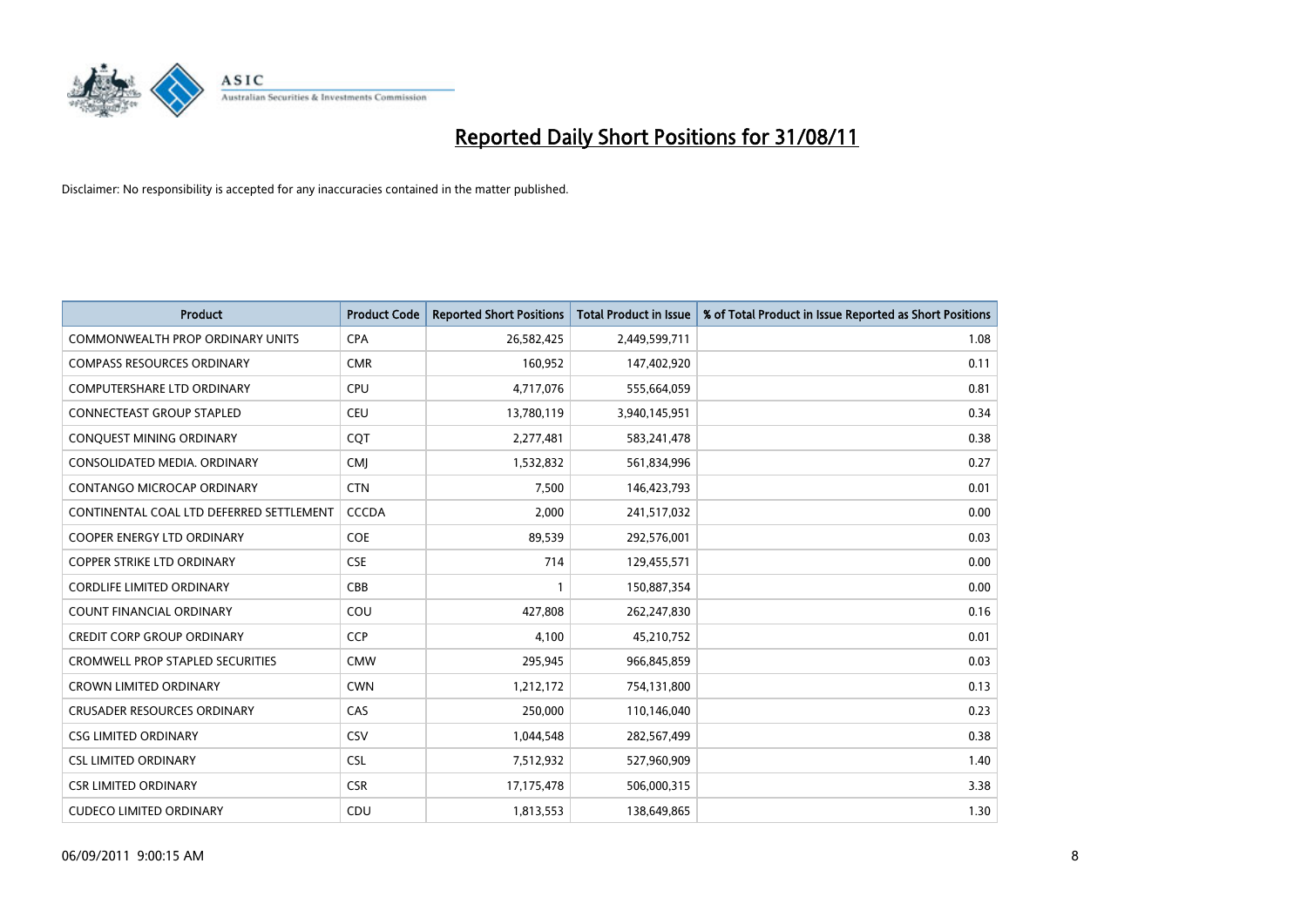

| Product                            | <b>Product Code</b> | <b>Reported Short Positions</b> | <b>Total Product in Issue</b> | % of Total Product in Issue Reported as Short Positions |
|------------------------------------|---------------------|---------------------------------|-------------------------------|---------------------------------------------------------|
| <b>CUSTOMERS LIMITED ORDINARY</b>  | <b>CUS</b>          | 322,154                         | 134,869,357                   | 0.24                                                    |
| DART ENERGY LTD ORDINARY           | <b>DTE</b>          | 5,357,683                       | 720,875,002                   | 0.74                                                    |
| DAVID JONES LIMITED ORDINARY       | <b>DJS</b>          | 40,459,552                      | 520,751,395                   | 7.77                                                    |
| DECMIL GROUP LIMITED ORDINARY      | <b>DCG</b>          | 132,950                         | 124,269,568                   | 0.10                                                    |
| DEEP YELLOW LIMITED ORDINARY       | <b>DYL</b>          | 52,410                          | 1,128,506,403                 | 0.00                                                    |
| DEVINE LIMITED ORDINARY            | <b>DVN</b>          | 1,000                           | 634,918,223                   | 0.00                                                    |
| DEXUS PROPERTY GROUP STAPLED UNITS | <b>DXS</b>          | 11,190,641                      | 4,839,024,176                 | 0.21                                                    |
| DISCOVERY METALS LTD ORDINARY      | <b>DML</b>          | 5,631,698                       | 437,114,481                   | 1.28                                                    |
| DOMINO PIZZA ENTERPR ORDINARY      | <b>DMP</b>          | 324,336                         | 68,407,674                    | 0.47                                                    |
| DOWNER EDI LIMITED ORDINARY        | <b>DOW</b>          | 7,405,276                       | 429,100,296                   | 1.72                                                    |
| DRILLSEARCH ENERGY ORDINARY        | <b>DLS</b>          | 1,823,639                       | 305,176,742                   | 0.60                                                    |
| DUET GROUP STAPLED US PROHIBIT.    | <b>DUE</b>          | 6,690,547                       | 1,025,999,012                 | 0.65                                                    |
| DULUXGROUP LIMITED ORDINARY        | <b>DLX</b>          | 9,488,918                       | 367,456,259                   | 2.54                                                    |
| <b>EASTERN STAR GAS ORDINARY</b>   | ESG                 | 30,305,653                      | 992,317,041                   | 3.04                                                    |
| ECHO ENTERTAINMENT ORDINARY        | <b>EGP</b>          | 761,065                         | 688,019,737                   | 0.10                                                    |
| <b>ELDERS LIMITED ORDINARY</b>     | <b>ELD</b>          | 18,439,468                      | 448,598,480                   | 4.09                                                    |
| ELDORADO GOLD CORP CDI 1:1         | EAU                 | 17,061                          | 11,658,431                    | 0.14                                                    |
| ELEMENTAL MINERALS ORDINARY        | <b>ELM</b>          | 155,241                         | 173,385,608                   | 0.09                                                    |
| ELEMENTOS LIMITED ORDINARY         | <b>ELT</b>          | 8                               | 77,068,979                    | 0.00                                                    |
| ELIXIR PETROLEUM LTD ORDINARY      | <b>EXR</b>          | 324,400                         | 188,988,472                   | 0.17                                                    |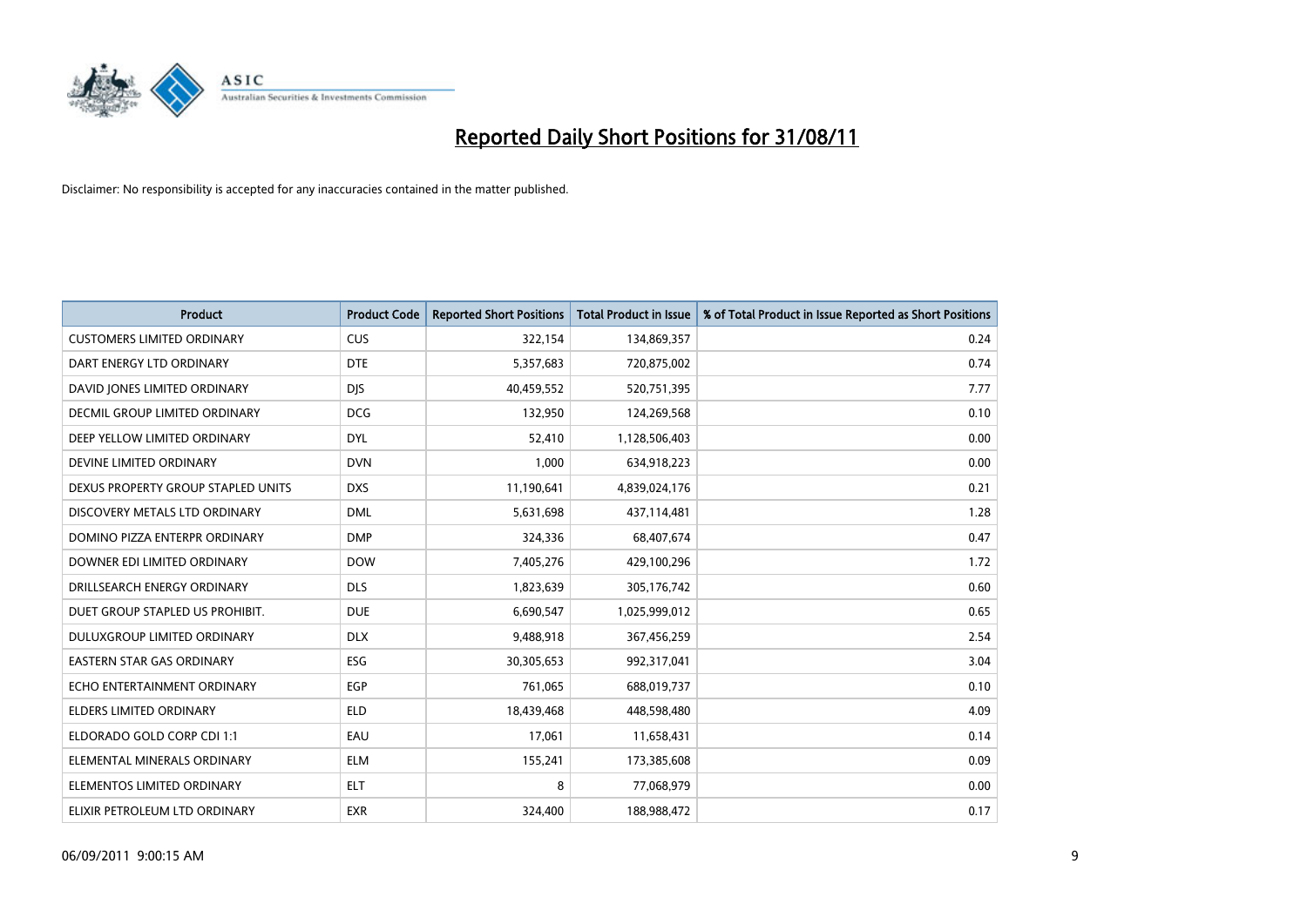

| <b>Product</b>                        | <b>Product Code</b> | <b>Reported Short Positions</b> | <b>Total Product in Issue</b> | % of Total Product in Issue Reported as Short Positions |
|---------------------------------------|---------------------|---------------------------------|-------------------------------|---------------------------------------------------------|
| <b>EMECO HOLDINGS ORDINARY</b>        | <b>EHL</b>          | 1,190,236                       | 631,237,586                   | 0.18                                                    |
| ENERGIA MINERALS LTD ORDINARY         | <b>EMX</b>          | 139,711                         | 82,500,005                    | 0.17                                                    |
| <b>ENERGY RESOURCES ORDINARY 'A'</b>  | <b>ERA</b>          | 5,178,617                       | 190,737,934                   | 2.72                                                    |
| <b>ENERGY WORLD CORPOR. ORDINARY</b>  | <b>EWC</b>          | 22,040,195                      | 1,734,166,672                 | 1.26                                                    |
| <b>ENTEK ENERGY LTD ORDINARY</b>      | <b>ETE</b>          | 489,903                         | 510,657,387                   | 0.10                                                    |
| <b>ENTELLECT LIMITED ORDINARY</b>     | <b>ESN</b>          | 464,050                         | 985,337,932                   | 0.05                                                    |
| ENVESTRA LIMITED ORDINARY             | <b>ENV</b>          | 2,317,595                       | 1,468,560,201                 | 0.15                                                    |
| EQUATORIAL RES LTD ORDINARY           | EQX                 | 3,577                           | 113,048,553                   | 0.00                                                    |
| EXTRACT RESOURCES ORDINARY            | <b>EXT</b>          | 608,280                         | 251,159,163                   | 0.22                                                    |
| <b>FAIRFAX MEDIA LTD ORDINARY</b>     | <b>FXI</b>          | 303,844,396                     | 2,351,955,725                 | 12.91                                                   |
| <b>FAR LTD ORDINARY</b>               | <b>FAR</b>          | 21,000,000                      | 1,245,401,164                 | 1.69                                                    |
| FERRAUS LIMITED ORDINARY              | <b>FRS</b>          | 370                             | 408,884,504                   | 0.00                                                    |
| FISHER & PAYKEL APP. ORDINARY         | <b>FPA</b>          | 18,298                          | 724,235,162                   | 0.00                                                    |
| FKP PROPERTY GROUP STAPLED SECURITIES | <b>FKP</b>          | 28,783,657                      | 1,185,077,223                 | 2.40                                                    |
| FLEETWOOD CORP ORDINARY               | <b>FWD</b>          | 371,440                         | 58,071,672                    | 0.64                                                    |
| FLETCHER BUILDING ORDINARY            | <b>FBU</b>          | 8,219,759                       | 678,573,570                   | 1.21                                                    |
| FLEXIGROUP LIMITED ORDINARY           | <b>FXL</b>          | 34,921                          | 276,292,173                   | 0.01                                                    |
| FLIGHT CENTRE ORDINARY                | <b>FLT</b>          | 4,747,704                       | 99,959,845                    | 4.75                                                    |
| FLINDERS MINES LTD ORDINARY           | <b>FMS</b>          | 21,354,232                      | 1,820,839,571                 | 1.16                                                    |
| FORGE GROUP LIMITED ORDINARY          | FGE                 | 110,673                         | 82,924,014                    | 0.13                                                    |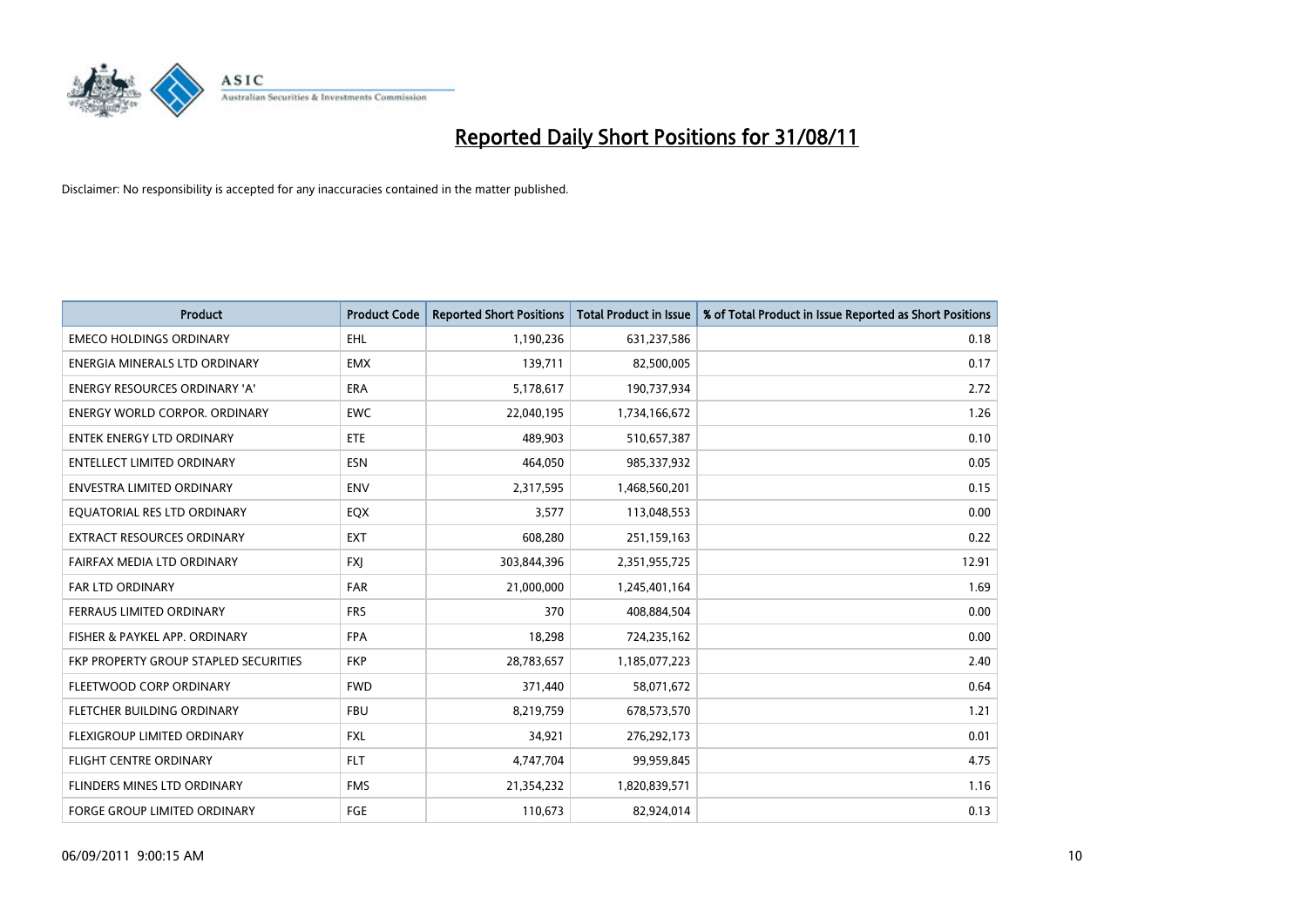

| Product                                   | <b>Product Code</b> | <b>Reported Short Positions</b> | <b>Total Product in Issue</b> | % of Total Product in Issue Reported as Short Positions |
|-------------------------------------------|---------------------|---------------------------------|-------------------------------|---------------------------------------------------------|
| FORTE ENERGY NL ORDINARY                  | <b>FTE</b>          | 2,658,986                       | 695,589,311                   | 0.38                                                    |
| FORTESCUE METALS GRP ORDINARY             | <b>FMG</b>          | 31,023,093                      | 3,113,348,659                 | 0.97                                                    |
| <b>FOSTER'S GROUP ORDINARY</b>            | FGL                 | 7,409,901                       | 1,940,894,542                 | 0.38                                                    |
| FTD CORPORATION ORDINARY                  | <b>FTD</b>          | 8,088                           | 36,474,593                    | 0.02                                                    |
| <b>FUNTASTIC LIMITED ORDINARY</b>         | <b>FUN</b>          | 322,528                         | 340,997,682                   | 0.09                                                    |
| <b>G.U.D. HOLDINGS ORDINARY</b>           | GUD                 | 237,607                         | 69,089,611                    | 0.34                                                    |
| <b>GALAXY RESOURCES ORDINARY</b>          | GXY                 | 2,203,586                       | 323,327,000                   | 0.68                                                    |
| <b>GEODYNAMICS LIMITED ORDINARY</b>       | GDY                 | 109,789                         | 337,084,174                   | 0.03                                                    |
| GINDALBIE METALS LTD ORDINARY             | GBG                 | 38,966,305                      | 1,135,565,349                 | 3.43                                                    |
| <b>GLOBAL MINING ORDINARY</b>             | GMI                 | 8.951                           | 191,820,968                   | 0.00                                                    |
| <b>GLOUCESTER COAL ORDINARY</b>           | GCL                 | 884,746                         | 202,905,967                   | 0.44                                                    |
| <b>GME RESOURCES LTD ORDINARY</b>         | <b>GME</b>          | 800                             | 322,635,902                   | 0.00                                                    |
| <b>GOLD ROAD RES LTD ORDINARY</b>         | GOR                 | 38.331                          | 317,087,535                   | 0.01                                                    |
| <b>GOLDEN WEST RESOURCE ORDINARY</b>      | <b>GWR</b>          | 1,617                           | 192,082,567                   | 0.00                                                    |
| <b>GOODMAN FIELDER, ORDINARY</b>          | <b>GFF</b>          | 23,861,893                      | 1,380,386,438                 | 1.71                                                    |
| <b>GOODMAN GROUP STAPLED US PROHIBIT.</b> | <b>GMG</b>          | 21,721,735                      | 7,394,607,411                 | 0.29                                                    |
| <b>GPT GROUP STAPLED SEC.</b>             | <b>GPT</b>          | 16,837,828                      | 1,849,089,943                 | 0.89                                                    |
| <b>GRAINCORP LIMITED A CLASS ORDINARY</b> | <b>GNC</b>          | 1,171,791                       | 198,318,900                   | 0.56                                                    |
| <b>GRANGE RESOURCES, ORDINARY</b>         | GRR                 | 140,975                         | 1,153,181,487                 | 0.01                                                    |
| <b>GREENCAP LIMITED ORDINARY</b>          | GCG                 |                                 | 262,515,385                   | 0.00                                                    |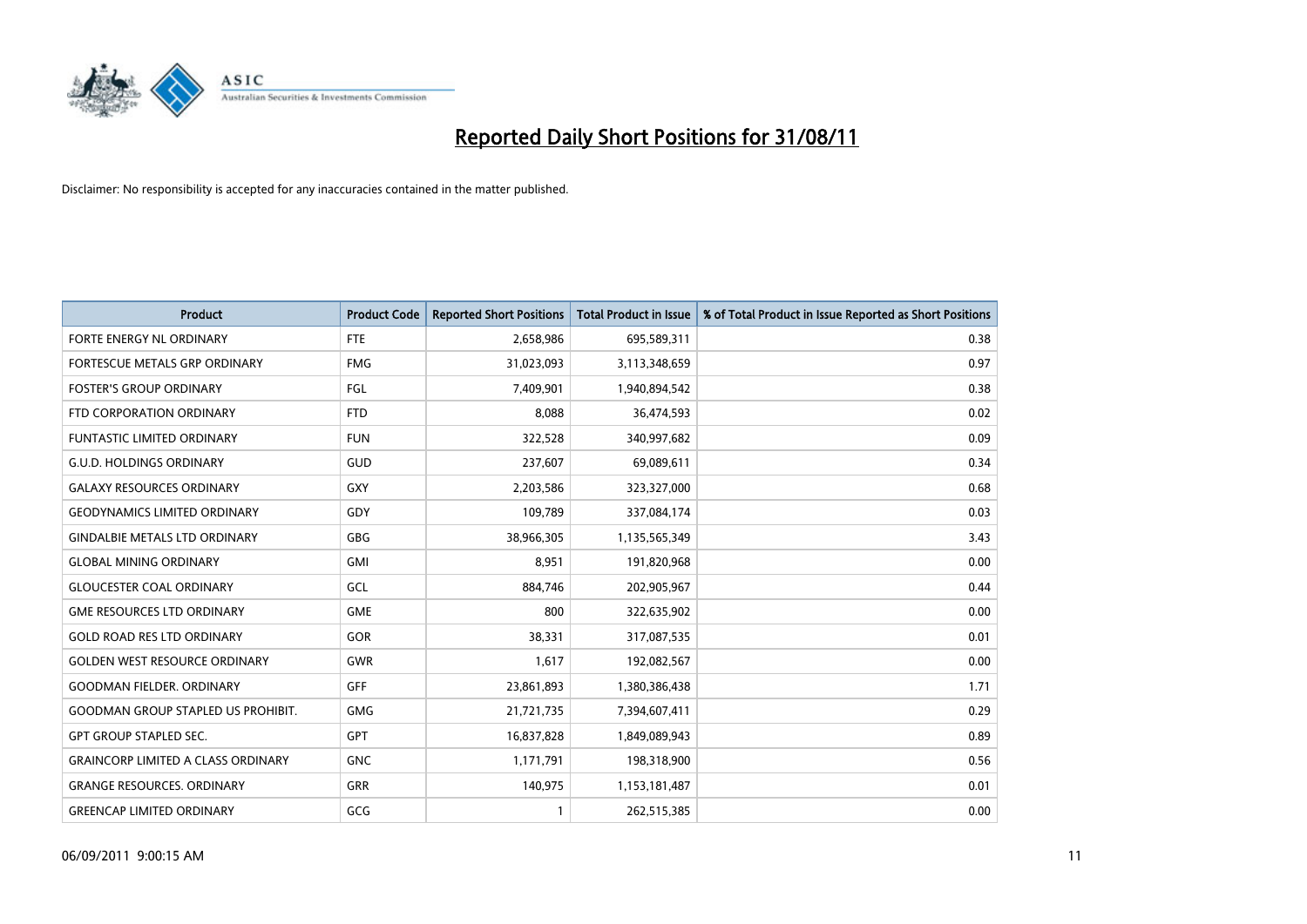

| Product                               | <b>Product Code</b> | <b>Reported Short Positions</b> | <b>Total Product in Issue</b> | % of Total Product in Issue Reported as Short Positions |
|---------------------------------------|---------------------|---------------------------------|-------------------------------|---------------------------------------------------------|
| <b>GREENLAND MIN EN LTD ORDINARY</b>  | GGG                 | 2,457,241                       | 410,407,582                   | 0.60                                                    |
| <b>GRYPHON MINERALS LTD ORDINARY</b>  | GRY                 | 1,760,566                       | 299,922,058                   | 0.58                                                    |
| <b>GUILDFORD COAL LTD ORDINARY</b>    | <b>GUF</b>          | 1,973,988                       | 217,469,617                   | 0.91                                                    |
| <b>GUINNESS PEAT GROUP. CDI 1:1</b>   | <b>GPG</b>          | 54                              | 266,222,148                   | 0.00                                                    |
| <b>GUNNS LIMITED ORDINARY</b>         | <b>GNS</b>          | 69,691,818                      | 848,401,559                   | 8.21                                                    |
| <b>GWA GROUP LTD ORDINARY</b>         | <b>GWA</b>          | 7,886,679                       | 301,525,014                   | 2.60                                                    |
| <b>HARVEY NORMAN ORDINARY</b>         | <b>HVN</b>          | 51,847,171                      | 1,062,316,784                 | 4.87                                                    |
| HASTIE GROUP LIMITED ORDINARY         | <b>HST</b>          | 16,079,728                      | 1,367,511,426                 | 1.18                                                    |
| HASTINGS DIVERSIFIED STAPLED SECURITY | <b>HDF</b>          | 2,992,366                       | 530,001,072                   | 0.56                                                    |
| HEARTWARE INT INC CDI 35:1            | <b>HIN</b>          | 272,008                         | 48,598,550                    | 0.56                                                    |
| <b>HENDERSON GROUP CDI 1:1</b>        | <b>HGG</b>          | 7,117,934                       | 628,839,582                   | 1.13                                                    |
| HFA HOLDINGS LIMITED ORDINARY         | <b>HFA</b>          | 447,023                         | 117,332,831                   | 0.37                                                    |
| <b>HIGHLANDS PACIFIC ORDINARY</b>     | <b>HIG</b>          | 2,508,768                       | 686,082,148                   | 0.36                                                    |
| HILLGROVE RES LTD ORDINARY            | <b>HGO</b>          | 1,128,777                       | 793,698,575                   | 0.14                                                    |
| HILLS HOLDINGS LTD ORDINARY           | <b>HIL</b>          | 6,114,990                       | 249,139,016                   | 2.46                                                    |
| HORIZON OIL LIMITED ORDINARY          | <b>HZN</b>          | 13,025,101                      | 1,130,811,515                 | 1.15                                                    |
| HUNNU COAL LIMITED ORDINARY           | <b>HUN</b>          | 83,542                          | 216,565,002                   | 0.04                                                    |
| ICON ENERGY LIMITED ORDINARY          | <b>ICN</b>          | 67,000                          | 469,301,394                   | 0.01                                                    |
| <b>IINET LIMITED ORDINARY</b>         | <b>IIN</b>          | 1,272,357                       | 152,169,119                   | 0.83                                                    |
| IKWEZI MINING LTD ORDINARY            | <b>IKW</b>          | 2,991,310                       | 168,800,000                   | 1.77                                                    |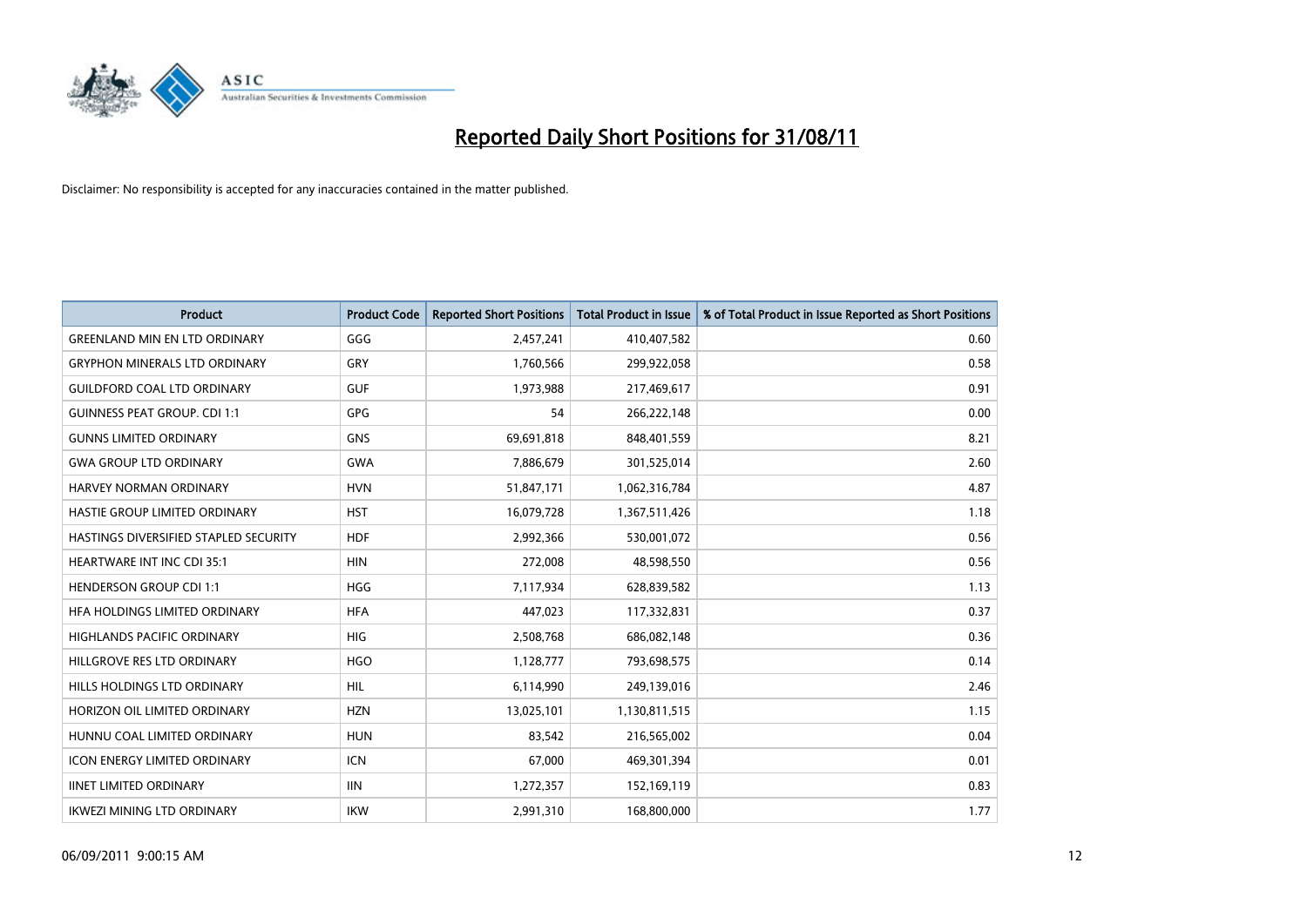

| <b>Product</b>                                | <b>Product Code</b> | <b>Reported Short Positions</b> | <b>Total Product in Issue</b> | % of Total Product in Issue Reported as Short Positions |
|-----------------------------------------------|---------------------|---------------------------------|-------------------------------|---------------------------------------------------------|
| <b>ILUKA RESOURCES ORDINARY</b>               | ILU                 | 4,906,932                       | 418,700,517                   | 1.16                                                    |
| <b>IMDEX LIMITED ORDINARY</b>                 | <b>IMD</b>          | 35,694                          | 203,405,935                   | 0.01                                                    |
| IMF (AUSTRALIA) LTD ORDINARY                  | <b>IMF</b>          | 360,884                         | 123,828,193                   | 0.29                                                    |
| IMX RESOURCES LTD ORDINARY                    | <b>IXR</b>          | 20,000                          | 262,612,803                   | 0.01                                                    |
| <b>INCITEC PIVOT ORDINARY</b>                 | <b>IPL</b>          | 2,878,751                       | 1,628,730,107                 | 0.16                                                    |
| <b>INDEPENDENCE GROUP ORDINARY</b>            | <b>IGO</b>          | 1,523,426                       | 202,907,135                   | 0.74                                                    |
| INDOPHIL RESOURCES ORDINARY                   | <b>IRN</b>          | 15,363,491                      | 995,437,860                   | 1.55                                                    |
| <b>INDUSTREA LIMITED ORDINARY</b>             | IDL                 | 1,592,475                       | 364,733,566                   | 0.43                                                    |
| INFIGEN ENERGY STAPLED SECURITIES             | <b>IFN</b>          | 14,776,334                      | 762,265,972                   | 1.93                                                    |
| ING RE COM GROUP STAPLED SECURITIES           | ILF                 | 9,075                           | 441,029,194                   | 0.00                                                    |
| <b>INSURANCE AUSTRALIA ORDINARY</b>           | IAG                 | 8,214,092                       | 2,079,034,021                 | 0.38                                                    |
| INT GOLDFIELDS LTD ORDINARY                   | <b>IGS</b>          | 9,542,682                       | 571,520,386                   | 1.67                                                    |
| <b>INTEGRA MINING LTD, ORDINARY</b>           | <b>IGR</b>          | 7,566,593                       | 843,493,881                   | 0.89                                                    |
| <b>INTREPID MINES ORDINARY</b>                | <b>IAU</b>          | 3,667,001                       | 522,312,291                   | 0.70                                                    |
| <b>INVESTA OFFICE FUND STAPLED SECURITIES</b> | <b>IOF</b>          | 8,756,778                       | 2,729,071,212                 | 0.31                                                    |
| <b>INVOCARE LIMITED ORDINARY</b>              | <b>IVC</b>          | 1,058,565                       | 107,912,897                   | 0.98                                                    |
| ION LIMITED ORDINARY                          | <b>ION</b>          | 164,453                         | 256,365,105                   | 0.06                                                    |
| <b>IOOF HOLDINGS LTD ORDINARY</b>             | <b>IFL</b>          | 927,752                         | 229,794,395                   | 0.37                                                    |
| IRESS MARKET TECH. ORDINARY                   | <b>IRE</b>          | 1,865,014                       | 126,920,010                   | 1.47                                                    |
| <b>IRON ORE HOLDINGS ORDINARY</b>             | <b>IOH</b>          | 37,045                          | 166,087,005                   | 0.02                                                    |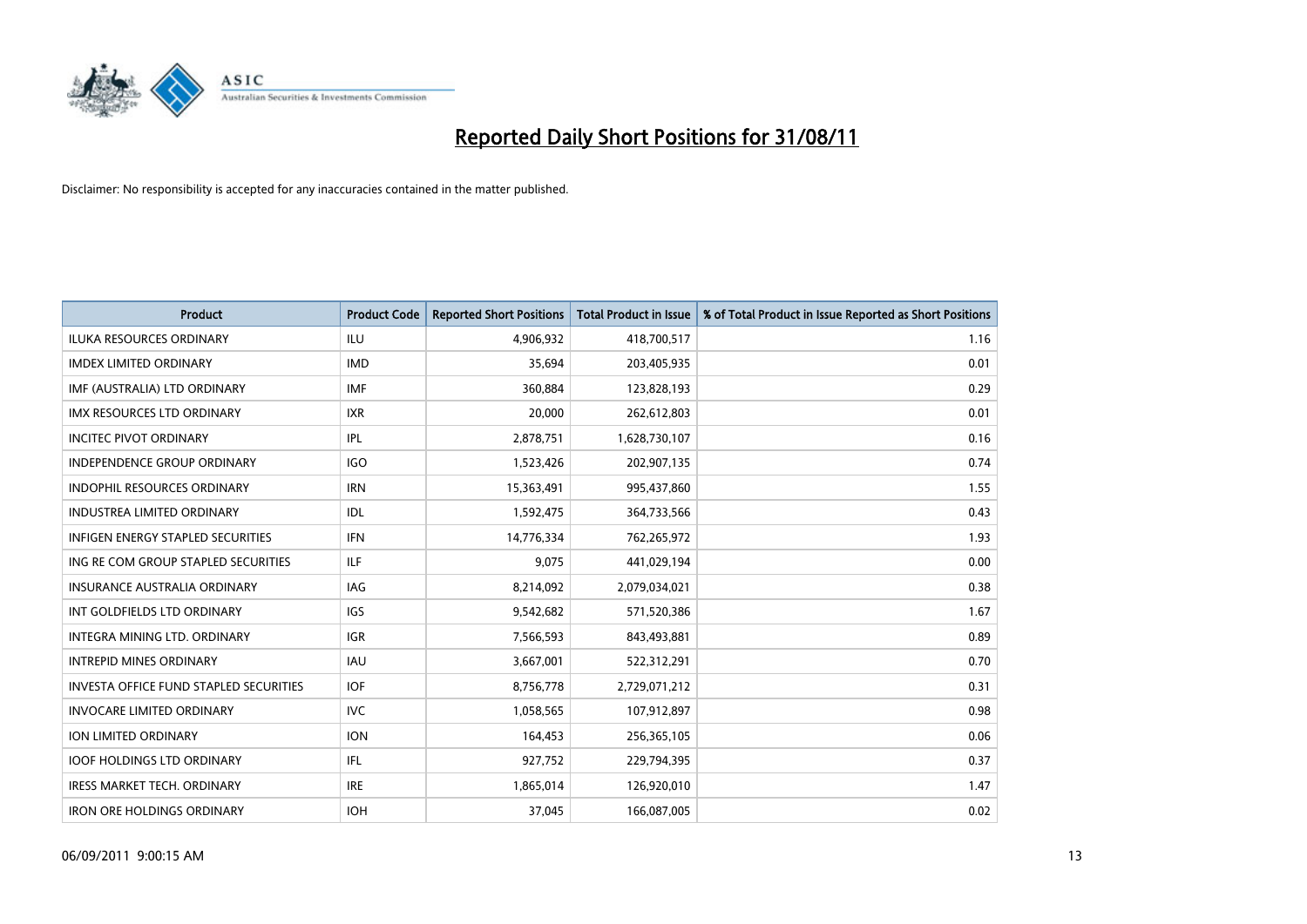

| <b>Product</b>                                  | <b>Product Code</b> | <b>Reported Short Positions</b> | Total Product in Issue | % of Total Product in Issue Reported as Short Positions |
|-------------------------------------------------|---------------------|---------------------------------|------------------------|---------------------------------------------------------|
| ISHARES MSCI AUS 200 ISHARES MSCI AUS 200       | <b>IOZ</b>          | 71,296                          | 2,400,836              | 2.97                                                    |
| ISHARES MSCI EM MKTS CDI 1:1                    | IEM                 | 18,083                          | 425,700,000            | 0.00                                                    |
| ISHARES S&P 500 CDI 1:1                         | <b>IVV</b>          | 14,705                          | 116,350,000            | 0.01                                                    |
| ISHARES S&P HIGH DIV ISHARES S&P HIGH DIV       | <b>IHD</b>          | 47,071                          | 2,300,931              | 2.05                                                    |
| ISHARES SMALL ORDS ISHARES SMALL ORDS           | <b>ISO</b>          | 281,386                         | 3,901,916              | 7.21                                                    |
| <b>IVANHOE AUSTRALIA ORDINARY</b>               | <b>IVA</b>          | 143,255                         | 418,729,553            | 0.03                                                    |
| <b>JAMES HARDIE INDUST CHESS DEPOSITARY INT</b> | <b>IHX</b>          | 26,350,449                      | 437,311,611            | 6.04                                                    |
| <b>JAMESON RESOURCES ORDINARY</b>               | <b>JAL</b>          | 1,600,000                       | 95,828,865             | 1.67                                                    |
| <b>JB HI-FI LIMITED ORDINARY</b>                | <b>IBH</b>          | 20,714,155                      | 98,617,428             | 20.98                                                   |
| <b>KAGARA LTD ORDINARY</b>                      | KZL                 | 12,563,409                      | 718,068,836            | 1.74                                                    |
| KANGAROO RES LTD ORDINARY                       | <b>KRL</b>          | 579,144                         | 3,434,430,012          | 0.02                                                    |
| KAROON GAS AUSTRALIA ORDINARY                   | <b>KAR</b>          | 1,857,350                       | 221,420,769            | 0.82                                                    |
| KASBAH RESOURCES ORDINARY                       | <b>KAS</b>          | 2,500                           | 364,262,596            | 0.00                                                    |
| KATHMANDU HOLD LTD ORDINARY                     | <b>KMD</b>          | 1,189,338                       | 200,000,000            | 0.58                                                    |
| KEYBRIDGE CAPITAL ORDINARY                      | <b>KBC</b>          | 5,999                           | 172,070,564            | 0.00                                                    |
| KIMBERLEY METALS LTD ORDINARY                   | <b>KBL</b>          | 1,820                           | 164,752,978            | 0.00                                                    |
| KINGSGATE CONSOLID. ORDINARY                    | <b>KCN</b>          | 2,738,599                       | 135,346,490            | 2.01                                                    |
| KINGSROSE MINING LTD ORDINARY                   | <b>KRM</b>          | 560,918                         | 266,873,726            | 0.20                                                    |
| LEIGHTON HOLDINGS ORDINARY                      | LEI                 | 9,330,423                       | 336,515,596            | 2.78                                                    |
| LEND LEASE GROUP UNIT/ORD STAPLED               | <b>LLC</b>          | 2,164,145                       | 570,915,669            | 0.39                                                    |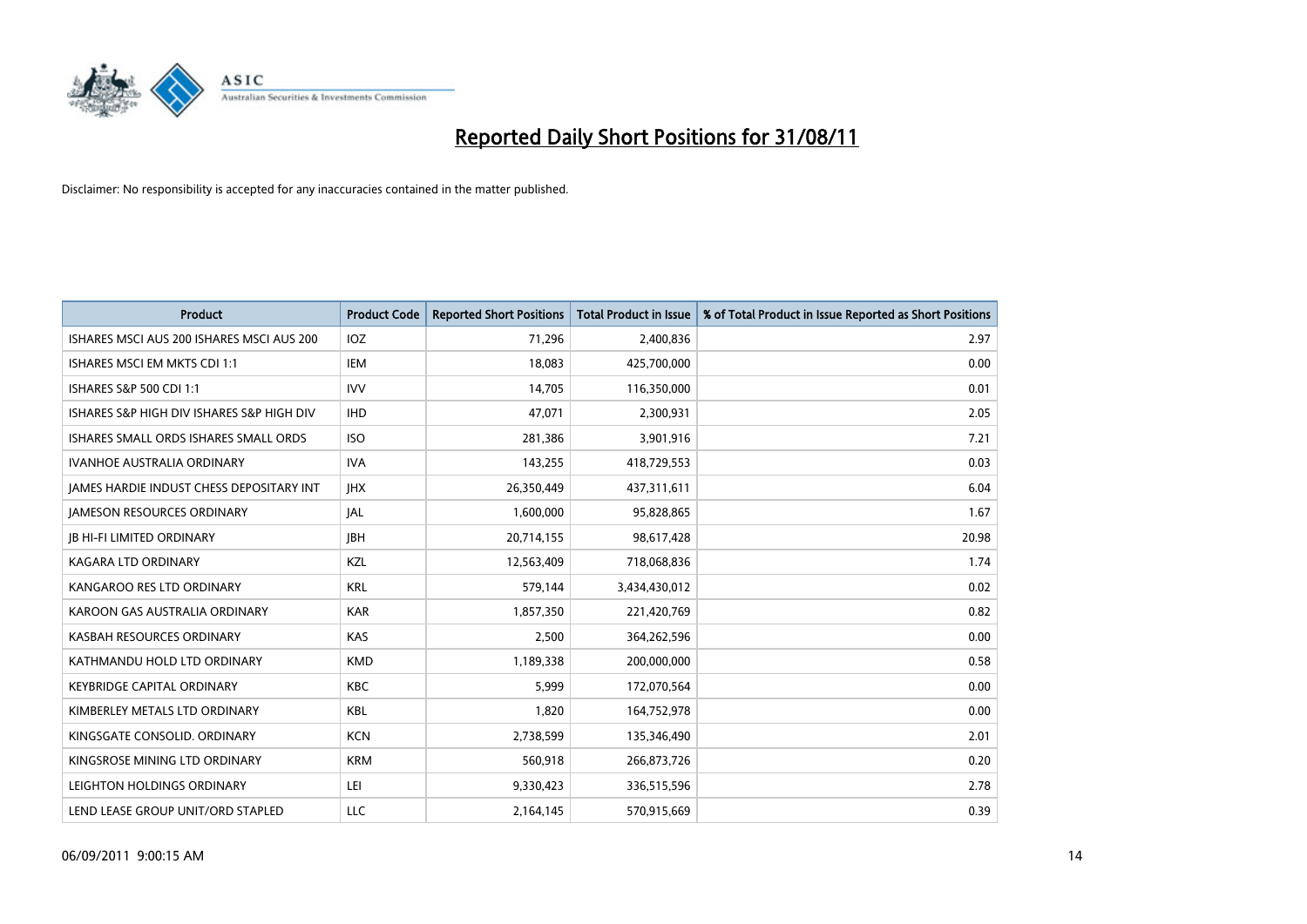

| <b>Product</b>                        | <b>Product Code</b> | <b>Reported Short Positions</b> | <b>Total Product in Issue</b> | % of Total Product in Issue Reported as Short Positions |
|---------------------------------------|---------------------|---------------------------------|-------------------------------|---------------------------------------------------------|
| LINC ENERGY LTD ORDINARY              | <b>LNC</b>          | 6,569,338                       | 503,418,900                   | 1.31                                                    |
| LIQUEFIED NATURAL ORDINARY            | LNG                 | 370,140                         | 267,699,015                   | 0.14                                                    |
| LUDOWICI LIMITED ORDINARY             | LDW                 | 6,496                           | 29,353,354                    | 0.02                                                    |
| LYNAS CORPORATION ORDINARY            | <b>LYC</b>          | 61,150,631                      | 1,713,846,913                 | 3.55                                                    |
| <b>MACA LIMITED ORDINARY</b>          | <b>MLD</b>          | 1,000                           | 150,000,000                   | 0.00                                                    |
| <b>MACARTHUR COAL ORDINARY</b>        | <b>MCC</b>          | 645,433                         | 302,092,343                   | 0.20                                                    |
| <b>MACMAHON HOLDINGS ORDINARY</b>     | <b>MAH</b>          | 5,189,309                       | 738,631,705                   | 0.70                                                    |
| MACO ATLAS ROADS GRP ORDINARY STAPLED | <b>MQA</b>          | 7,306,727                       | 452,345,907                   | 1.60                                                    |
| MACQUARIE GROUP LTD ORDINARY          | <b>MOG</b>          | 5,151,362                       | 348,285,032                   | 1.48                                                    |
| MAP GROUP STAPLED US PROHIBIT.        | <b>MAP</b>          | 3,074,919                       | 1,861,210,782                 | 0.16                                                    |
| MATRIX C & E LTD ORDINARY             | <b>MCE</b>          | 326,765                         | 77,081,507                    | 0.42                                                    |
| MCMILLAN SHAKESPEARE ORDINARY         | <b>MMS</b>          | 2,888                           | 68,110,310                    | 0.00                                                    |
| MCPHERSON'S LTD ORDINARY              | <b>MCP</b>          | 278,323                         | 72,401,758                    | 0.38                                                    |
| MEDUSA MINING LTD ORDINARY            | <b>MML</b>          | 942,310                         | 188,233,911                   | 0.49                                                    |
| MELBOURNE IT LIMITED ORDINARY         | <b>MLB</b>          | 168,914                         | 80,662,621                    | 0.21                                                    |
| MEO AUSTRALIA LTD ORDINARY            | <b>MEO</b>          | 3,747,022                       | 539,913,260                   | 0.69                                                    |
| <b>MERMAID MARINE ORDINARY</b>        | <b>MRM</b>          | 1,433,396                       | 215,477,852                   | 0.67                                                    |
| MESOBLAST LIMITED ORDINARY            | <b>MSB</b>          | 4,430,389                       | 280,425,258                   | 1.56                                                    |
| METALS X LIMITED ORDINARY             | <b>MLX</b>          | 326,940                         | 1,358,424,065                 | 0.03                                                    |
| METCASH LIMITED ORDINARY              | <b>MTS</b>          | 27,909,347                      | 769,165,596                   | 3.61                                                    |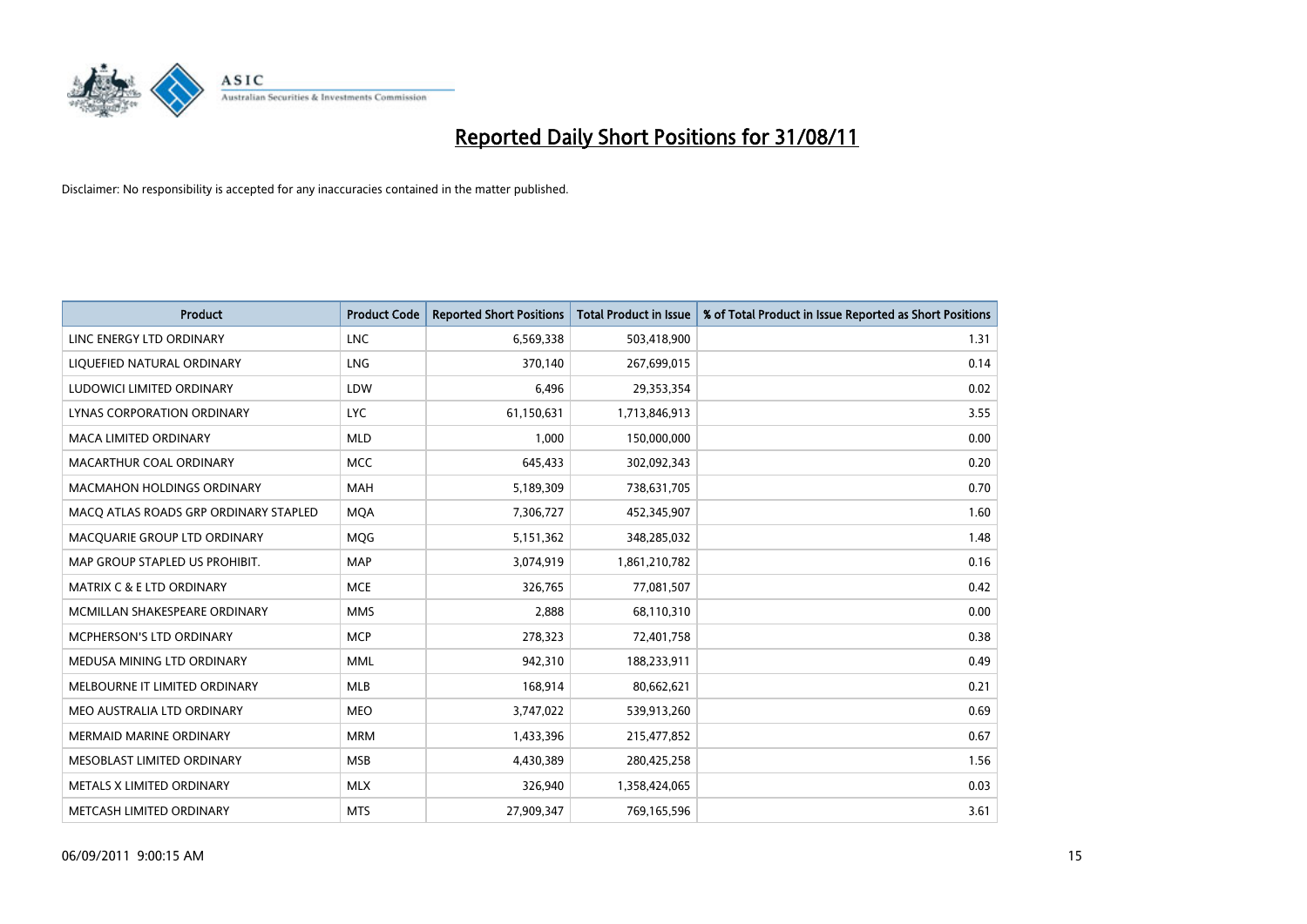

| <b>Product</b>                     | <b>Product Code</b> | <b>Reported Short Positions</b> | <b>Total Product in Issue</b> | % of Total Product in Issue Reported as Short Positions |
|------------------------------------|---------------------|---------------------------------|-------------------------------|---------------------------------------------------------|
| METGASCO LIMITED ORDINARY          | <b>MEL</b>          | 235,435                         | 334,821,745                   | 0.07                                                    |
| METMINCO LIMITED ORDINARY          | <b>MNC</b>          | 2,046,274                       | 1,462,616,146                 | 0.14                                                    |
| METROCOAL LIMITED ORDINARY         | <b>MTE</b>          | 599,862                         | 98,773,663                    | 0.61                                                    |
| MHM METALS LIMITED ORDINARY        | <b>MHM</b>          | 135,638                         | 102,252,570                   | 0.14                                                    |
| MICLYN EXP OFFSHR ORDINARY         | <b>MIO</b>          | 765,081                         | 274,618,684                   | 0.28                                                    |
| MINARA RESOURCES ORDINARY          | <b>MRE</b>          | 10,379,381                      | 1,169,424,487                 | 0.88                                                    |
| MINCOR RESOURCES NL ORDINARY       | <b>MCR</b>          | 1,943,890                       | 198,360,804                   | 0.96                                                    |
| MINEMAKERS LIMITED ORDINARY        | <b>MAK</b>          | 44,227                          | 227,003,950                   | 0.02                                                    |
| MINERAL DEPOSITS ORDINARY          | <b>MDL</b>          | 251,734                         | 83,538,786                    | 0.30                                                    |
| MINERAL RESOURCES, ORDINARY        | <b>MIN</b>          | 858,805                         | 183,778,017                   | 0.47                                                    |
| MIRABELA NICKEL LTD ORDINARY       | <b>MBN</b>          | 13,045,654                      | 491,781,237                   | 2.65                                                    |
| MIRVAC GROUP STAPLED SECURITIES    | <b>MGR</b>          | 34,508,603                      | 3,416,924,188                 | 1.00                                                    |
| MOLOPO ENERGY LTD ORDINARY         | <b>MPO</b>          | 1,693,404                       | 245,579,810                   | 0.68                                                    |
| <b>MONADELPHOUS GROUP ORDINARY</b> | <b>MND</b>          | 481,010                         | 87,576,827                    | 0.53                                                    |
| MORTGAGE CHOICE LTD ORDINARY       | <b>MOC</b>          | 81,586                          | 119,948,255                   | 0.07                                                    |
| <b>MOUNT GIBSON IRON ORDINARY</b>  | <b>MGX</b>          | 9,833,013                       | 1,082,570,693                 | 0.90                                                    |
| MSF SUGAR LIMITED ORDINARY         | <b>MSF</b>          | 2,735                           | 69,165,378                    | 0.00                                                    |
| MULTIPLEX SITES SITES              | <b>MXUPA</b>        | 23                              | 4,500,000                     | 0.00                                                    |
| MURCHISON METALS LTD ORDINARY      | <b>MMX</b>          | 14,093,922                      | 437,354,555                   | 3.19                                                    |
| <b>MYER HOLDINGS LTD ORDINARY</b>  | <b>MYR</b>          | 47,934,304                      | 583,147,884                   | 8.21                                                    |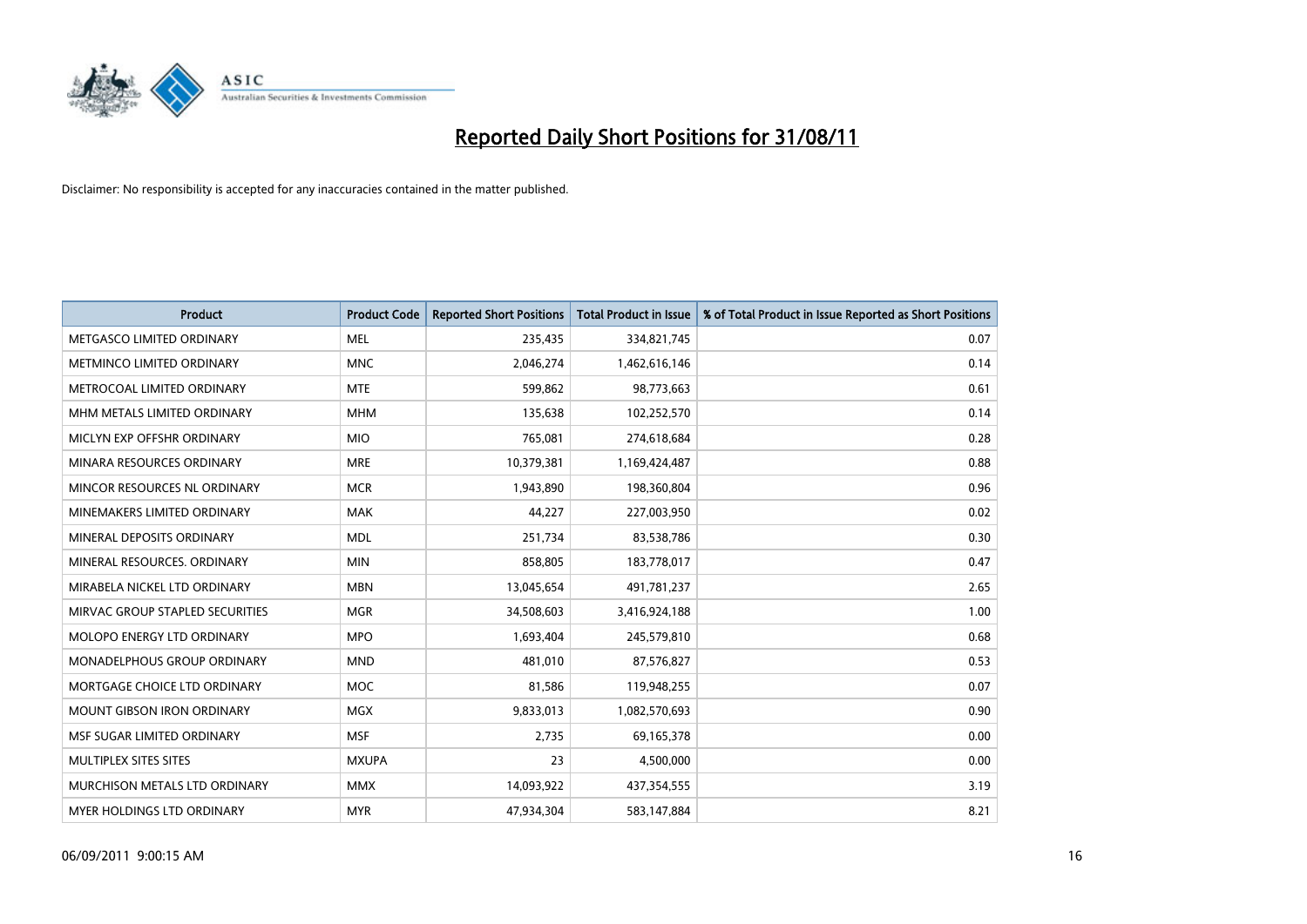

| <b>Product</b>                  | <b>Product Code</b> | <b>Reported Short Positions</b> | <b>Total Product in Issue</b> | % of Total Product in Issue Reported as Short Positions |
|---------------------------------|---------------------|---------------------------------|-------------------------------|---------------------------------------------------------|
| <b>MYSTATE LIMITED ORDINARY</b> | <b>MYS</b>          | 1,400                           | 67,439,158                    | 0.00                                                    |
| NANOSONICS LIMITED ORDINARY     | <b>NAN</b>          | 18,217                          | 230,490,585                   | 0.01                                                    |
| NATIONAL AUST. BANK ORDINARY    | <b>NAB</b>          | 16,466,266                      | 2,201,147,145                 | 0.73                                                    |
| NATURAL FUEL LIMITED ORDINARY   | <b>NFL</b>          |                                 | 1,121,912                     | 0.00                                                    |
| NAVITAS LIMITED ORDINARY        | <b>NVT</b>          | 2,667,506                       | 375,230,115                   | 0.68                                                    |
| NEPTUNE MARINE ORDINARY         | <b>NMS</b>          | 712,534                         | 1,748,545,632                 | 0.04                                                    |
| NEW HOPE CORPORATION ORDINARY   | <b>NHC</b>          | 206,882                         | 830,230,549                   | 0.02                                                    |
| NEWCREST MINING ORDINARY        | <b>NCM</b>          | 3,913,947                       | 765,000,000                   | 0.49                                                    |
| NEWS CORP A NON-VOTING CDI      | <b>NWSLV</b>        | 4,247,467                       | 1,834,034,532                 | 0.24                                                    |
| NEWS CORP B VOTING CDI          | <b>NWS</b>          | 4,857,285                       | 798,520,953                   | 0.60                                                    |
| NEXBIS LIMITED ORDINARY         | <b>NBS</b>          | 63,733                          | 798,356,704                   | 0.01                                                    |
| NEXTDC LIMITED ORDINARY         | <b>NXT</b>          | 34,285                          | 112,104,986                   | 0.03                                                    |
| NEXUS ENERGY LIMITED ORDINARY   | <b>NXS</b>          | 3,670,478                       | 1,326,697,820                 | 0.26                                                    |
| NIB HOLDINGS LIMITED ORDINARY   | <b>NHF</b>          | 104,911                         | 466,733,110                   | 0.02                                                    |
| NICK SCALI LIMITED ORDINARY     | <b>NCK</b>          | 35,846                          | 81,000,000                    | 0.04                                                    |
| NIDO PETROLEUM ORDINARY         | <b>NDO</b>          | 3,407,097                       | 1,389,163,151                 | 0.24                                                    |
| NOBLE MINERAL RES ORDINARY      | <b>NMG</b>          | 571,624                         | 460,296,067                   | 0.14                                                    |
| NORTHERN IRON LTD ORDINARY      | <b>NFE</b>          | 1,038,096                       | 336,084,863                   | 0.31                                                    |
| NRW HOLDINGS LIMITED ORDINARY   | <b>NWH</b>          | 60,519                          | 278,888,011                   | 0.01                                                    |
| NUFARM LIMITED ORDINARY         | <b>NUF</b>          | 4,062,141                       | 261,833,005                   | 1.56                                                    |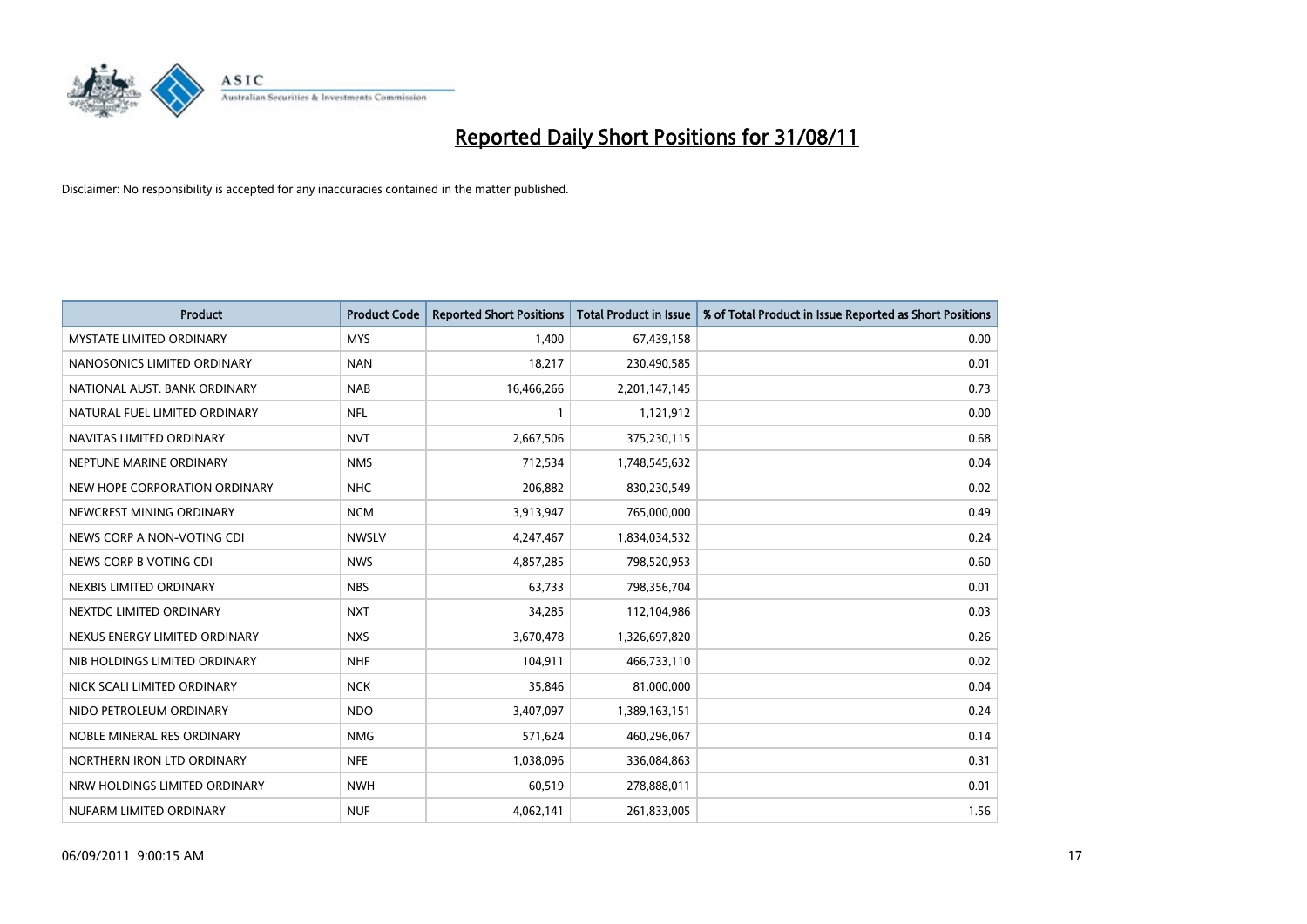

| <b>Product</b>                        | <b>Product Code</b> | <b>Reported Short Positions</b> | Total Product in Issue | % of Total Product in Issue Reported as Short Positions |
|---------------------------------------|---------------------|---------------------------------|------------------------|---------------------------------------------------------|
| <b>OAKTON LIMITED ORDINARY</b>        | <b>OKN</b>          | 721,083                         | 93,800,235             | 0.77                                                    |
| OCEANAGOLD CORP. CHESS DEPOSITARY INT | <b>OGC</b>          | 406,032                         | 262,600,385            | 0.15                                                    |
| OCEANIA CAPITAL LTD ORDINARY          | <b>OCP</b>          | 2,500                           | 91,921,295             | 0.00                                                    |
| OIL SEARCH LTD ORDINARY               | OSH                 | 11,879,301                      | 1,320,648,378          | 0.87                                                    |
| OM HOLDINGS LIMITED ORDINARY          | <b>OMH</b>          | 9,440,509                       | 504,105,150            | 1.88                                                    |
| <b>ONESTEEL LIMITED ORDINARY</b>      | OST                 | 18,707,686                      | 1,338,106,652          | 1.41                                                    |
| ORICA LIMITED ORDINARY                | ORI                 | 2,316,471                       | 363,966,570            | 0.62                                                    |
| ORIGIN ENERGY ORDINARY                | <b>ORG</b>          | 4,880,936                       | 1,064,894,259          | 0.43                                                    |
| OROCOBRE LIMITED ORDINARY             | <b>ORE</b>          | 122,077                         | 103,195,029            | 0.11                                                    |
| OROTONGROUP LIMITED ORDINARY          | <b>ORL</b>          | 175,386                         | 40,880,902             | 0.42                                                    |
| OTTO ENERGY LIMITED ORDINARY          | <b>OEL</b>          | 109,204                         | 1,138,290,071          | 0.01                                                    |
| OZ MINERALS ORDINARY                  | OZL                 | 6,693,801                       | 323,877,514            | 2.05                                                    |
| <b>PACIFIC BRANDS ORDINARY</b>        | <b>PBG</b>          | 10,020,158                      | 931,386,248            | 1.08                                                    |
| PALADIN ENERGY LTD ORDINARY           | <b>PDN</b>          | 12,178,599                      | 777,698,217            | 1.59                                                    |
| PANAUST LIMITED ORDINARY              | <b>PNA</b>          | 10,620,596                      | 593,867,443            | 1.76                                                    |
| PANORAMIC RESOURCES ORDINARY          | PAN                 | 1,082,971                       | 207,050,710            | 0.51                                                    |
| PAPERLINX LIMITED ORDINARY            | <b>PPX</b>          | 7,022,787                       | 603,580,761            | 1.17                                                    |
| PAPILLON RES LTD ORDINARY             | PIR                 | 493,855                         | 206,775,658            | 0.24                                                    |
| PATTIES FOODS LTD ORDINARY            | PFL                 |                                 | 138,989,223            | 0.00                                                    |
| PEAK RESOURCES ORDINARY               | PEK                 | 102,336                         | 155,979,643            | 0.07                                                    |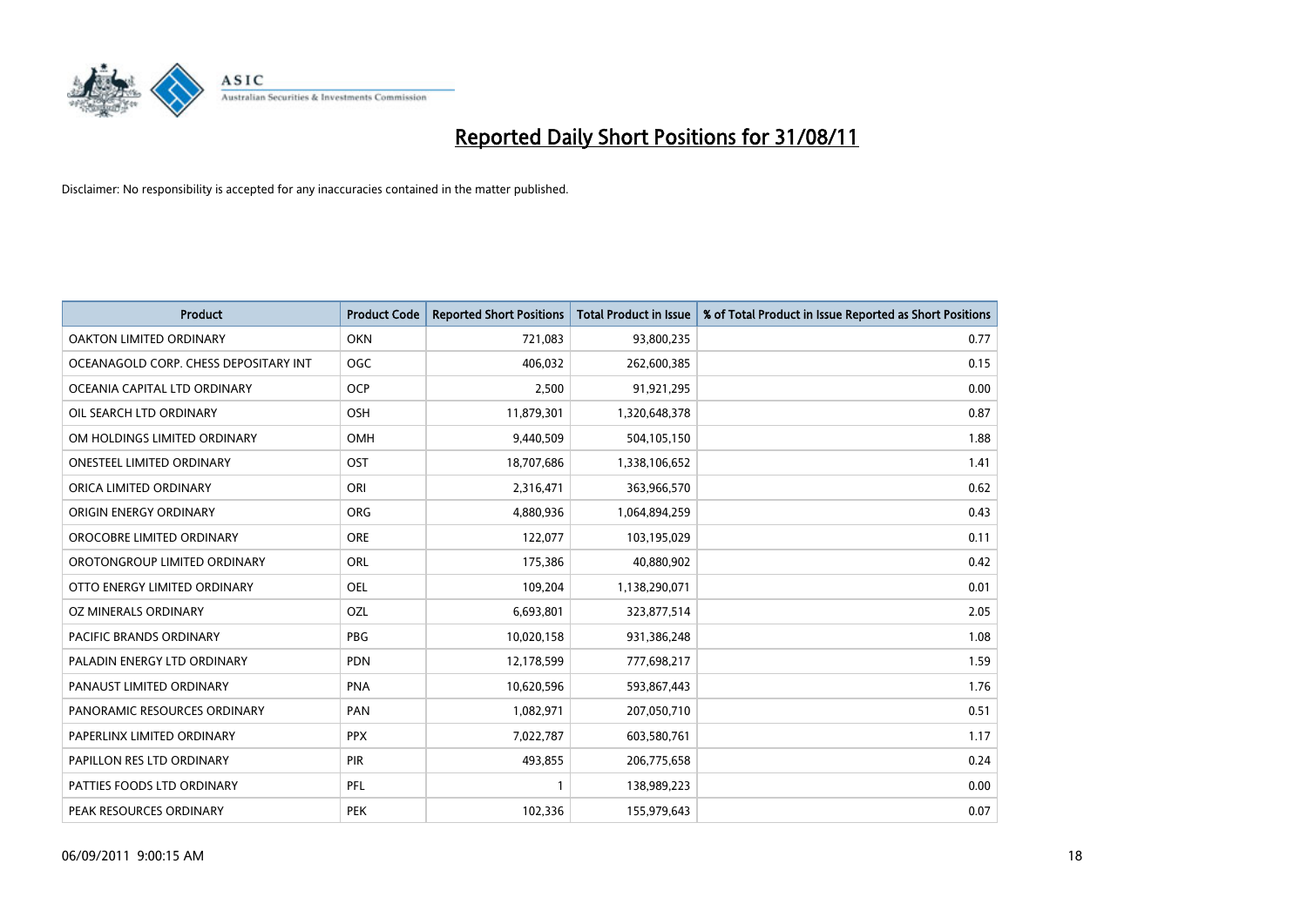

| Product                       | <b>Product Code</b> | <b>Reported Short Positions</b> | <b>Total Product in Issue</b> | % of Total Product in Issue Reported as Short Positions |
|-------------------------------|---------------------|---------------------------------|-------------------------------|---------------------------------------------------------|
| PEET LIMITED ORDINARY         | <b>PPC</b>          | 92,841                          | 318,038,544                   | 0.02                                                    |
| PENINSULA ENERGY LTD ORDINARY | <b>PEN</b>          | 1,493,377                       | 2,124,099,941                 | 0.07                                                    |
| PERILYA LIMITED ORDINARY      | PEM                 | 318,983                         | 526,075,563                   | 0.06                                                    |
| PERPETUAL LIMITED ORDINARY    | PPT                 | 3,061,158                       | 44,671,129                    | 6.84                                                    |
| PERSEUS MINING LTD ORDINARY   | PRU                 | 3,662,002                       | 425,667,088                   | 0.85                                                    |
| PETSEC ENERGY ORDINARY        | <b>PSA</b>          | 223,332                         | 231,283,622                   | 0.10                                                    |
| PHARMAXIS LTD ORDINARY        | <b>PXS</b>          | 2,363,192                       | 229,030,309                   | 1.02                                                    |
| PHOTON GROUP LTD ORDINARY     | PGA                 | 250,510                         | 1,540,886,866                 | 0.02                                                    |
| PLATINUM ASSET ORDINARY       | <b>PTM</b>          | 7,774,193                       | 561,347,878                   | 1.38                                                    |
| PLATINUM AUSTRALIA ORDINARY   | <b>PLA</b>          | 9,808,088                       | 392,430,039                   | 2.48                                                    |
| PLATINUM CAPITAL LTD ORDINARY | <b>PMC</b>          |                                 | 164,959,410                   | 0.00                                                    |
| PLUTON RESOURCES ORDINARY     | <b>PLV</b>          | 49,163                          | 211,355,652                   | 0.02                                                    |
| PMP LIMITED ORDINARY          | PMP                 | 42,116                          | 329,879,212                   | 0.01                                                    |
| PORT BOUVARD LIMITED ORDINARY | PBD                 | 6,754                           | 593,868,295                   | 0.00                                                    |
| PRANA BIOTECHNOLOGY ORDINARY  | PBT                 | 197,910                         | 275,286,783                   | 0.07                                                    |
| PREMIER INVESTMENTS ORDINARY  | <b>PMV</b>          | 198,920                         | 155,062,831                   | 0.13                                                    |
| PRIMARY HEALTH CARE ORDINARY  | <b>PRY</b>          | 8,877,955                       | 497,469,803                   | 1.78                                                    |
| PRIME MEDIA GRP LTD ORDINARY  | <b>PRT</b>          | 30,874                          | 366,330,303                   | 0.01                                                    |
| PRIMEAG AUSTRALIA ORDINARY    | PAG                 | 636,674                         | 266,394,444                   | 0.24                                                    |
| PROGEN PHARMACEUTIC ORDINARY  | PGL                 | 151,596                         | 24,709,097                    | 0.61                                                    |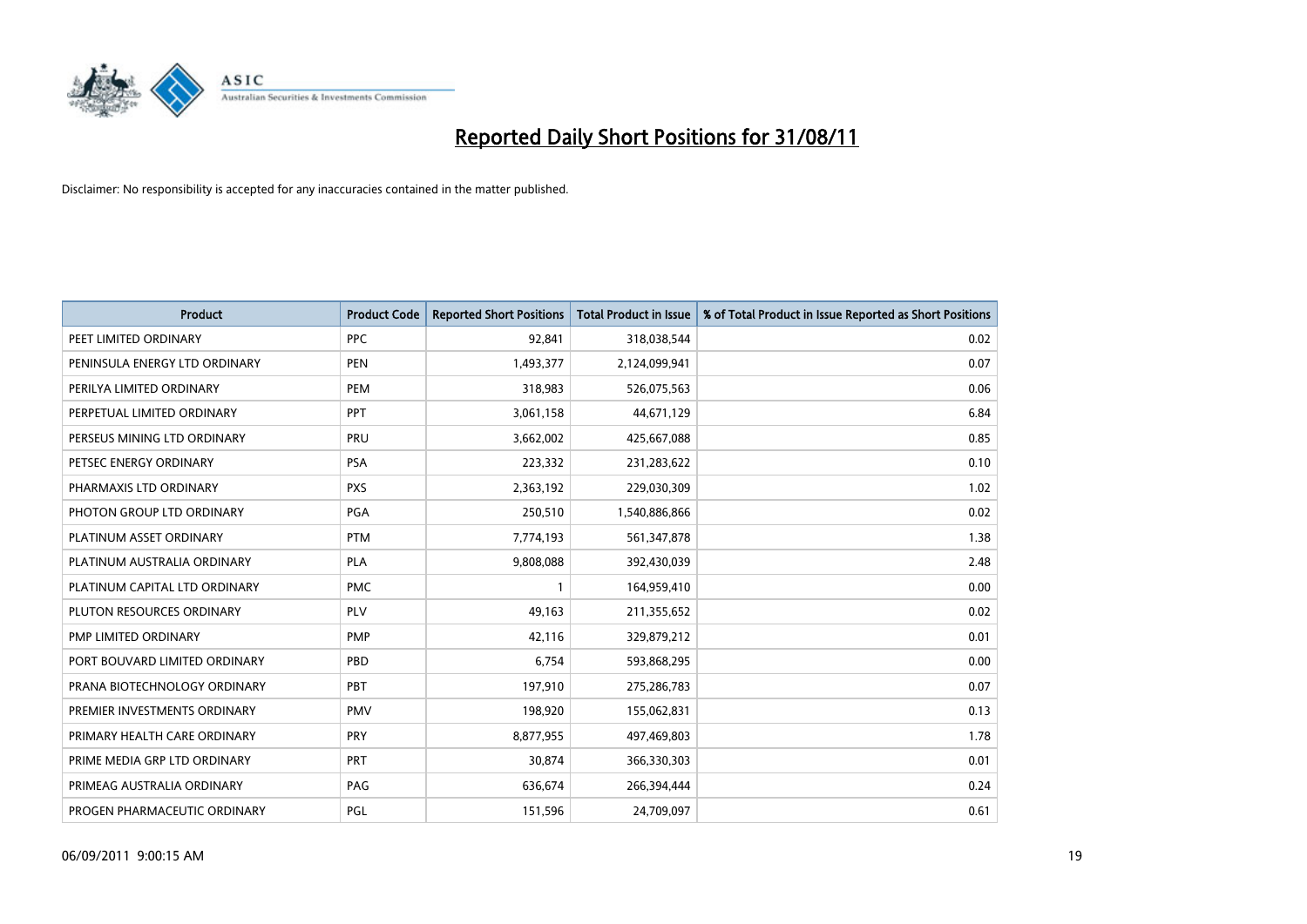

| <b>Product</b>                                 | <b>Product Code</b> | <b>Reported Short Positions</b> | <b>Total Product in Issue</b> | % of Total Product in Issue Reported as Short Positions |
|------------------------------------------------|---------------------|---------------------------------|-------------------------------|---------------------------------------------------------|
| PROGRAMMED ORDINARY                            | <b>PRG</b>          | 692,552                         | 118,169,908                   | 0.58                                                    |
| PSIVIDA CORP CDI 1:1                           | <b>PVA</b>          | 6,878                           | 8,767,048                     | 0.08                                                    |
| QANTAS AIRWAYS ORDINARY                        | QAN                 | 32,347,823                      | 2,265,123,620                 | 1.43                                                    |
| OBE INSURANCE GROUP ORDINARY                   | <b>OBE</b>          | 36,671,722                      | 1,092,654,587                 | 3.29                                                    |
| OR NATIONAL LIMITED ORDINARY                   | <b>ORN</b>          | 25,248,124                      | 2,440,000,000                 | 1.01                                                    |
| <b>OUBE LOGISTICS HLDG DEFERRED SETTLEMENT</b> | <b>QUBDA</b>        | 12,860                          | 610,839,329                   | 0.00                                                    |
| RAMELIUS RESOURCES ORDINARY                    | <b>RMS</b>          | 92,879                          | 291,767,215                   | 0.02                                                    |
| RAMSAY HEALTH CARE ORDINARY                    | <b>RHC</b>          | 1,307,795                       | 202,081,252                   | 0.64                                                    |
| <b>RCR TOMLINSON ORDINARY</b>                  | <b>RCR</b>          | 68,067                          | 132,010,172                   | 0.05                                                    |
| <b>REA GROUP ORDINARY</b>                      | <b>REA</b>          | 121,774                         | 130,401,680                   | 0.10                                                    |
| <b>RED 5 LIMITED ORDINARY</b>                  | <b>RED</b>          | 221,149                         | 1,283,674,237                 | 0.02                                                    |
| <b>RED FORK ENERGY ORDINARY</b>                | <b>RFE</b>          | 7,696                           | 269,769,853                   | 0.00                                                    |
| REDBANK ENERGY LTD ORDINARY                    | <b>AEJ</b>          | 19                              | 786,287                       | 0.00                                                    |
| <b>REED RESOURCES LTD ORDINARY</b>             | <b>RDR</b>          | 397,210                         | 264,742,501                   | 0.15                                                    |
| <b>REGIS RESOURCES ORDINARY</b>                | <b>RRL</b>          | 1,967,542                       | 433,273,680                   | 0.44                                                    |
| RESMED INC CDI 10:1                            | <b>RMD</b>          | 11,801,677                      | 1,556,242,300                 | 0.76                                                    |
| <b>RESOLUTE MINING ORDINARY</b>                | <b>RSG</b>          | 3,173,690                       | 467,810,508                   | 0.68                                                    |
| RESOURCE GENERATION ORDINARY                   | <b>RES</b>          | 324,311                         | 262,895,652                   | 0.12                                                    |
| REVERSE CORP LIMITED ORDINARY                  | <b>REF</b>          | 25,141                          | 92,382,175                    | 0.03                                                    |
| REX MINERALS LIMITED ORDINARY                  | <b>RXM</b>          | 1,006,709                       | 153,635,519                   | 0.65                                                    |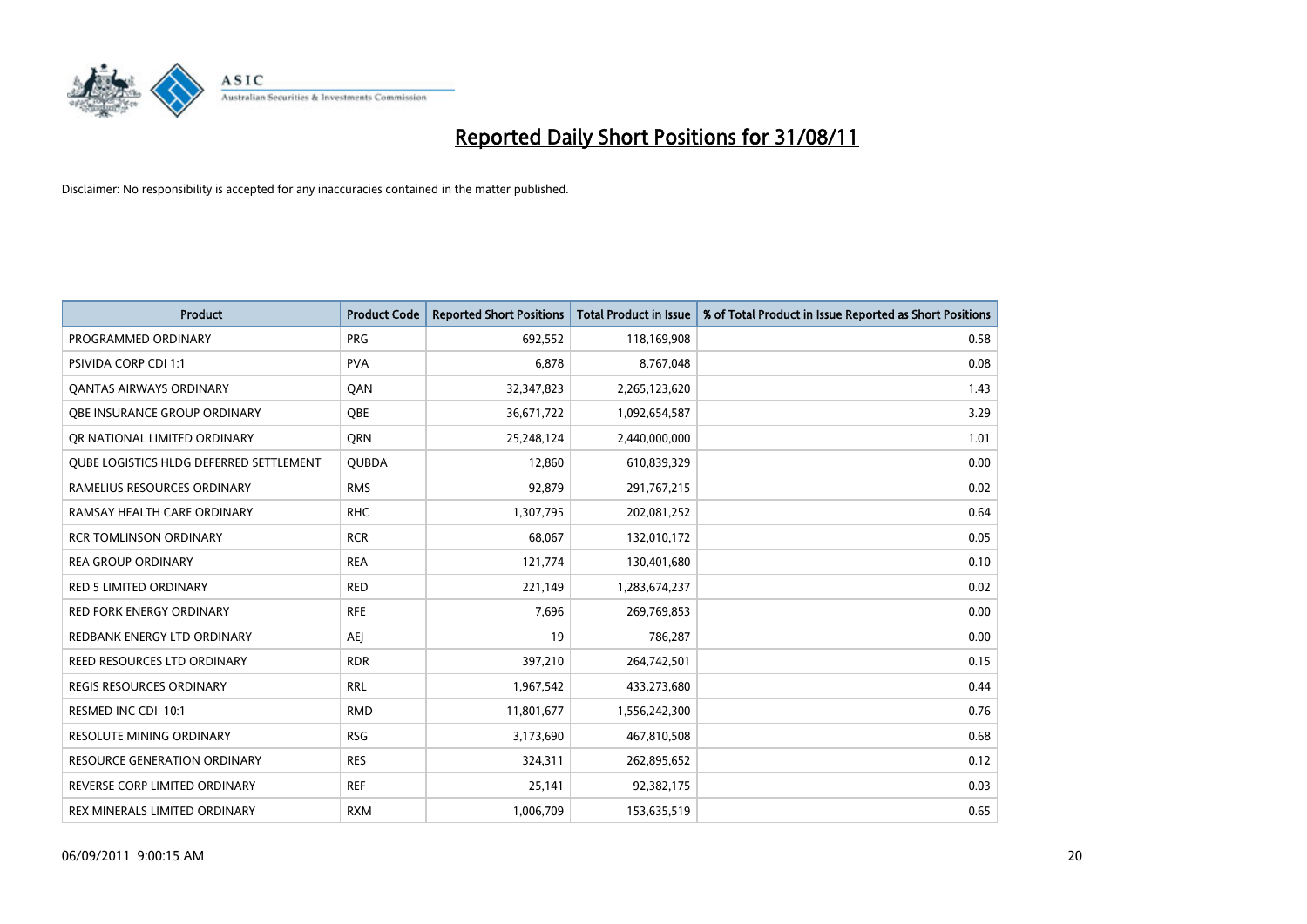

| <b>Product</b>                     | <b>Product Code</b> | <b>Reported Short Positions</b> | Total Product in Issue | % of Total Product in Issue Reported as Short Positions |
|------------------------------------|---------------------|---------------------------------|------------------------|---------------------------------------------------------|
| <b>RHG LIMITED ORDINARY</b>        | <b>RHG</b>          | 1,240,412                       | 320,092,978            | 0.38                                                    |
| RIALTO ENERGY ORDINARY             | <b>RIA</b>          | 296,775                         | 375,006,264            | 0.08                                                    |
| <b>RIDLEY CORPORATION ORDINARY</b> | <b>RIC</b>          | 514,924                         | 307,817,071            | 0.17                                                    |
| RIO TINTO LIMITED ORDINARY         | <b>RIO</b>          | 18,500,822                      | 435,758,720            | 4.23                                                    |
| <b>RIVERCITY MOTORWAY STAPLED</b>  | <b>RCY</b>          | 132,000                         | 957,010,115            | 0.01                                                    |
| ROBUST RESOURCES ORDINARY          | <b>ROL</b>          | 1,139,314                       | 84,944,097             | 1.34                                                    |
| ROC OIL COMPANY ORDINARY           | <b>ROC</b>          | 1,932,405                       | 713,254,560            | 0.27                                                    |
| ROYAL WOLF HOLDINGS ORDINARY       | <b>RWH</b>          | 60,000                          | 100,387,052            | 0.06                                                    |
| SAI GLOBAL LIMITED ORDINARY        | SAI                 | 1,123,389                       | 199,964,806            | 0.57                                                    |
| SALMAT LIMITED ORDINARY            | <b>SLM</b>          | 933,838                         | 159,784,049            | 0.58                                                    |
| SANDFIRE RESOURCES ORDINARY        | <b>SFR</b>          | 1,846,935                       | 149,919,969            | 1.25                                                    |
| <b>SANTOS LTD ORDINARY</b>         | <b>STO</b>          | 16,038,717                      | 878,130,057            | 1.76                                                    |
| SARACEN MINERAL ORDINARY           | <b>SAR</b>          | 838,186                         | 492,251,415            | 0.16                                                    |
| SEDGMAN LIMITED ORDINARY           | <b>SDM</b>          | 374,291                         | 209,752,689            | 0.17                                                    |
| SEEK LIMITED ORDINARY              | <b>SEK</b>          | 15,415,500                      | 337,079,207            | 4.59                                                    |
| SELECT HARVESTS ORDINARY           | SHV                 | 444,104                         | 56,226,960             | 0.80                                                    |
| SENETAS CORPORATION ORDINARY       | <b>SEN</b>          | 756,999                         | 463,105,195            | 0.16                                                    |
| SENEX ENERGY LIMITED ORDINARY      | <b>SXY</b>          | 400,000                         | 760,722,223            | 0.05                                                    |
| SERVCORP LIMITED ORDINARY          | SRV                 | 180,453                         | 98,440,807             | 0.18                                                    |
| SERVICE STREAM ORDINARY            | <b>SSM</b>          | 344,663                         | 283,418,867            | 0.12                                                    |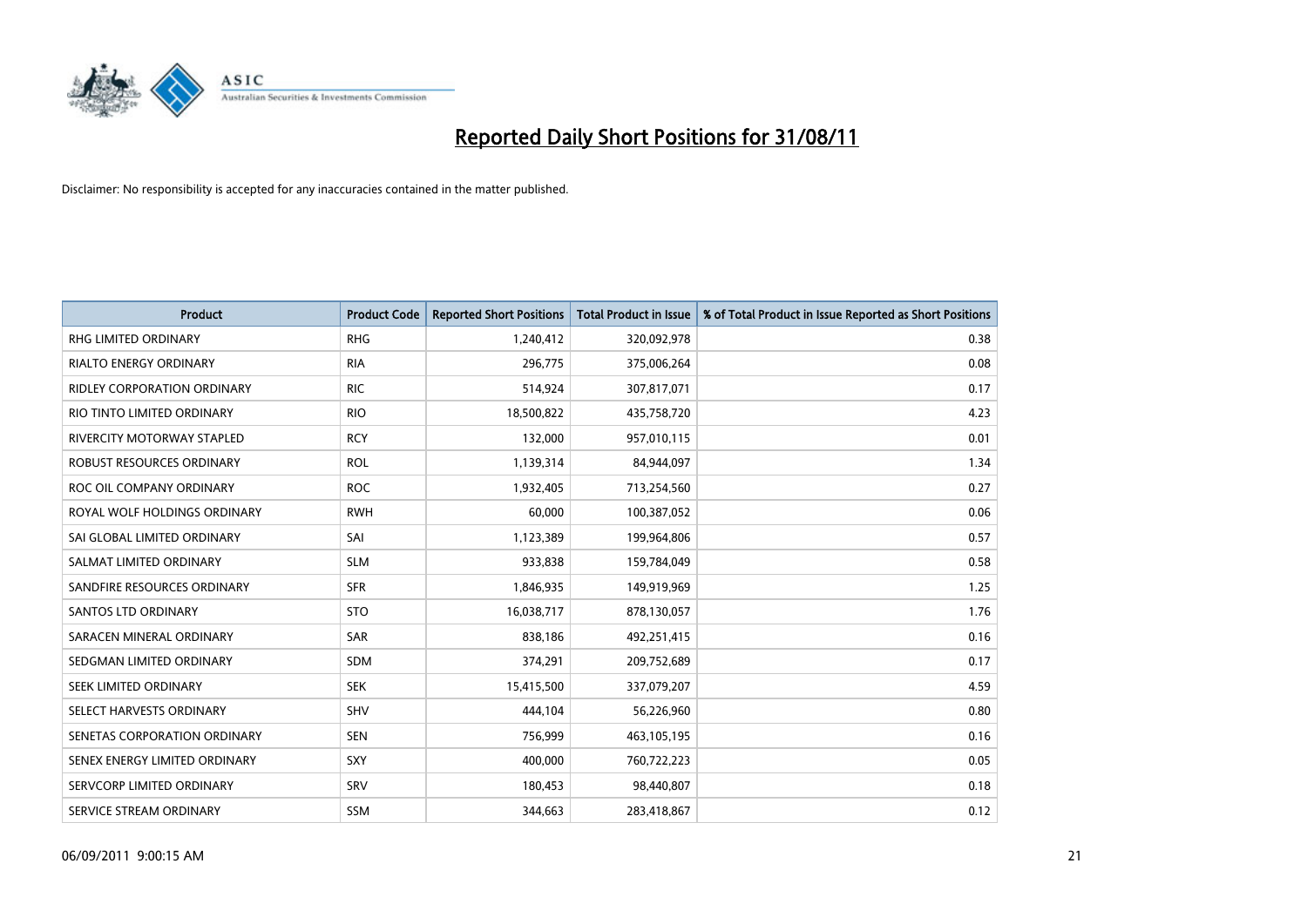

| Product                                  | <b>Product Code</b> | <b>Reported Short Positions</b> | Total Product in Issue | % of Total Product in Issue Reported as Short Positions |
|------------------------------------------|---------------------|---------------------------------|------------------------|---------------------------------------------------------|
| SEVEN GROUP HOLDINGS ORDINARY            | <b>SVW</b>          | 827,301                         | 306,410,281            | 0.26                                                    |
| SEVEN WEST MEDIA LTD ORDINARY            | <b>SWM</b>          | 2,641,533                       | 610,327,899            | 0.43                                                    |
| SIGMA PHARMACEUTICAL ORDINARY            | <b>SIP</b>          | 15,059,472                      | 1,178,626,572          | 1.27                                                    |
| SILEX SYSTEMS ORDINARY                   | <b>SLX</b>          | 400,804                         | 170,133,997            | 0.23                                                    |
| SILVER LAKE RESOURCE ORDINARY            | <b>SLR</b>          | 194,529                         | 178,882,838            | 0.09                                                    |
| SIMS METAL MGMT LTD ORDINARY             | <b>SGM</b>          | 2,957,233                       | 205,408,830            | 1.42                                                    |
| SINGAPORE TELECOMM. CHESS DEPOSITARY INT | SGT                 | 4,503,438                       | 185,441,814            | 2.42                                                    |
| SIRIUS RESOURCES NL ORDINARY             | <b>SIR</b>          | 82,500                          | 137,134,586            | 0.06                                                    |
| SKILLED GROUP LTD ORDINARY               | <b>SKE</b>          | 40,351                          | 233, 243, 776          | 0.01                                                    |
| SMS MANAGEMENT, ORDINARY                 | <b>SMX</b>          | 158,082                         | 68,290,180             | 0.23                                                    |
| SONIC HEALTHCARE ORDINARY                | <b>SHL</b>          | 6,278,333                       | 389,969,875            | 1.58                                                    |
| SOUL PATTINSON (W.H) ORDINARY            | SOL                 | 18,577                          | 238,640,580            | 0.01                                                    |
| SP AUSNET STAPLED SECURITIES             | <b>SPN</b>          | 2,591,520                       | 2,850,932,204          | 0.08                                                    |
| SPARK INFRASTRUCTURE STAPLED NOTE & UNIT | SKI                 | 15,281,818                      | 1,326,734,264          | 1.15                                                    |
| SPDR 200 FUND ETF UNITS                  | <b>STW</b>          | 8                               | 52,178,556             | 0.00                                                    |
| SPECIALTY FASHION ORDINARY               | <b>SFH</b>          | 733,502                         | 191,786,121            | 0.39                                                    |
| SPOTLESS GROUP LTD ORDINARY              | <b>SPT</b>          | 1,455,066                       | 262,766,725            | 0.54                                                    |
| ST BARBARA LIMITED ORDINARY              | <b>SBM</b>          | 7,854,414                       | 325,615,389            | 2.38                                                    |
| STAGING CONNECTIONS ORDINARY             | <b>STG</b>          | 2,917,189                       | 78,317,726             | 3.72                                                    |
| STANMORE COAL LTD ORDINARY               | <b>SMR</b>          | 88,951                          | 89,791,402             | 0.10                                                    |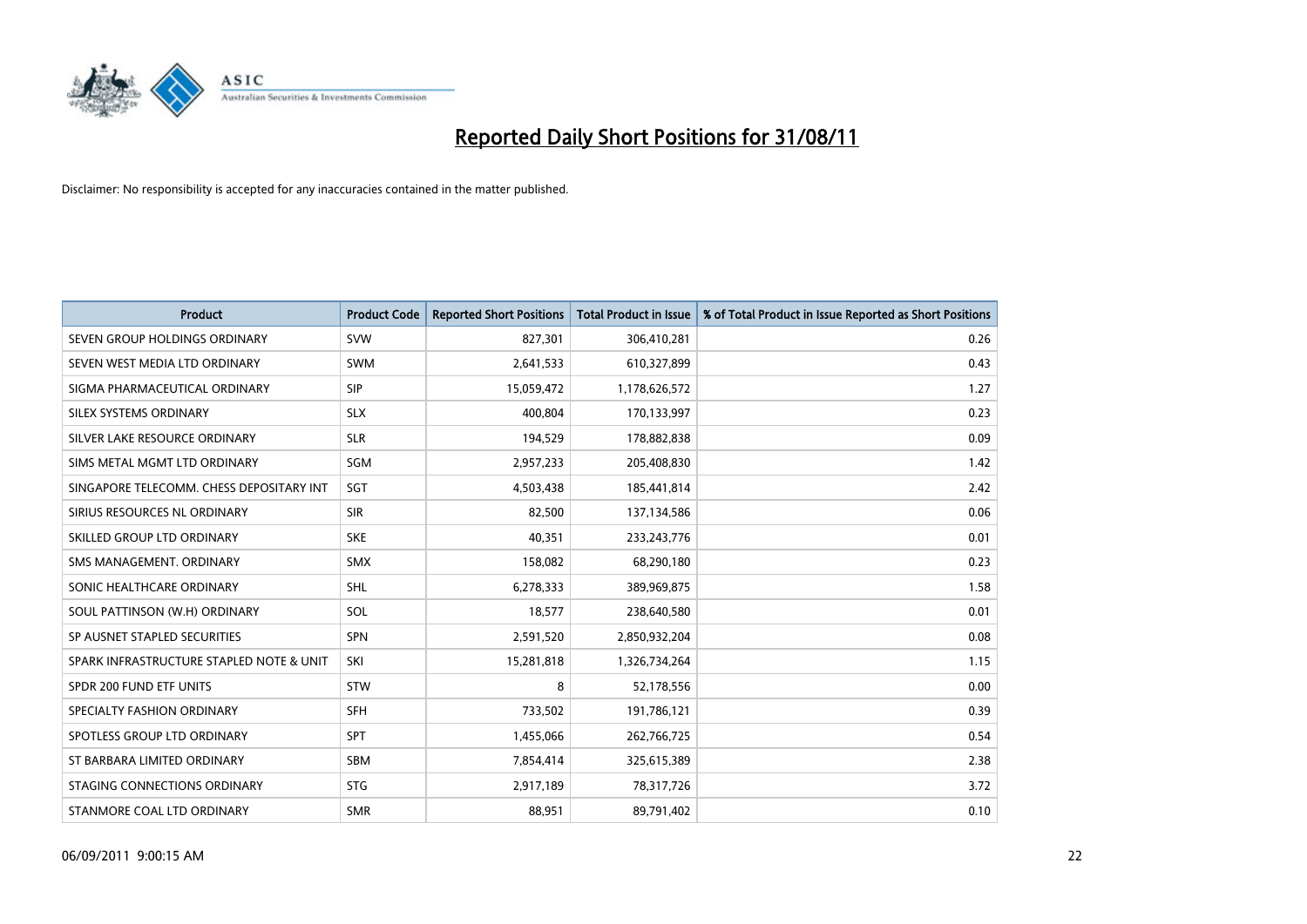

| <b>Product</b>                      | <b>Product Code</b> | <b>Reported Short Positions</b> | <b>Total Product in Issue</b> | % of Total Product in Issue Reported as Short Positions |
|-------------------------------------|---------------------|---------------------------------|-------------------------------|---------------------------------------------------------|
| STARPHARMA HOLDINGS ORDINARY        | SPL                 | 1,135,677                       | 247,946,578                   | 0.46                                                    |
| STH AMERICAN COR LTD ORDINARY       | SAY                 | 9,200                           | 245,846,493                   | 0.00                                                    |
| STH CRS ELECT ENGNR ORDINARY        | <b>SXE</b>          | 2,910                           | 160,736,826                   | 0.00                                                    |
| STHN CROSS MEDIA ORDINARY           | SXL                 | 2,886,624                       | 705,766,444                   | 0.41                                                    |
| STOCKLAND UNITS/ORD STAPLED         | SGP                 | 14,287,002                      | 2,383,036,717                 | 0.60                                                    |
| STRAITS RES LTD. ORDINARY           | SRO                 | 7,743,279                       | 324,796,141                   | 2.38                                                    |
| STRIKE ENERGY LTD ORDINARY          | <b>STX</b>          | 586,210                         | 440,817,026                   | 0.14                                                    |
| STW COMMUNICATIONS ORDINARY         | SGN                 | 261,955                         | 364,310,964                   | 0.07                                                    |
| SUNCORP GROUP LTD ORDINARY          | <b>SUN</b>          | 10,668,384                      | 1,286,600,980                 | 0.80                                                    |
| SUNDANCE RESOURCES ORDINARY         | <b>SDL</b>          | 15,115,606                      | 2,887,654,669                 | 0.51                                                    |
| SUNLAND GROUP LTD ORDINARY          | <b>SDG</b>          | 26,203                          | 220,457,476                   | 0.01                                                    |
| SUPER RET REP LTD ORDINARY          | <b>SUL</b>          | 198,468                         | 130,478,739                   | 0.15                                                    |
| SWICK MINING ORDINARY               | <b>SWK</b>          | 1,548                           | 236,724,970                   | 0.00                                                    |
| SYMEX HOLDINGS ORDINARY             | <b>SYM</b>          | 6,633                           | 189,166,670                   | 0.00                                                    |
| TABCORP HOLDINGS LTD ORDINARY       | <b>TAH</b>          | 13,385,186                      | 688,019,737                   | 1.96                                                    |
| <b>TALENT2 INTERNATION ORDINARY</b> | <b>TWO</b>          | 100,525                         | 144,958,290                   | 0.07                                                    |
| TAP OIL LIMITED ORDINARY            | <b>TAP</b>          | 648,328                         | 240,967,311                   | 0.26                                                    |
| TASSAL GROUP LIMITED ORDINARY       | <b>TGR</b>          | 87,272                          | 146,304,404                   | 0.04                                                    |
| TATTS GROUP LTD ORDINARY            | <b>TTS</b>          | 16,804,464                      | 1,318,687,024                 | 1.27                                                    |
| TELECOM CORPORATION ORDINARY        | <b>TEL</b>          | 23,333,863                      | 1,924,707,065                 | 1.20                                                    |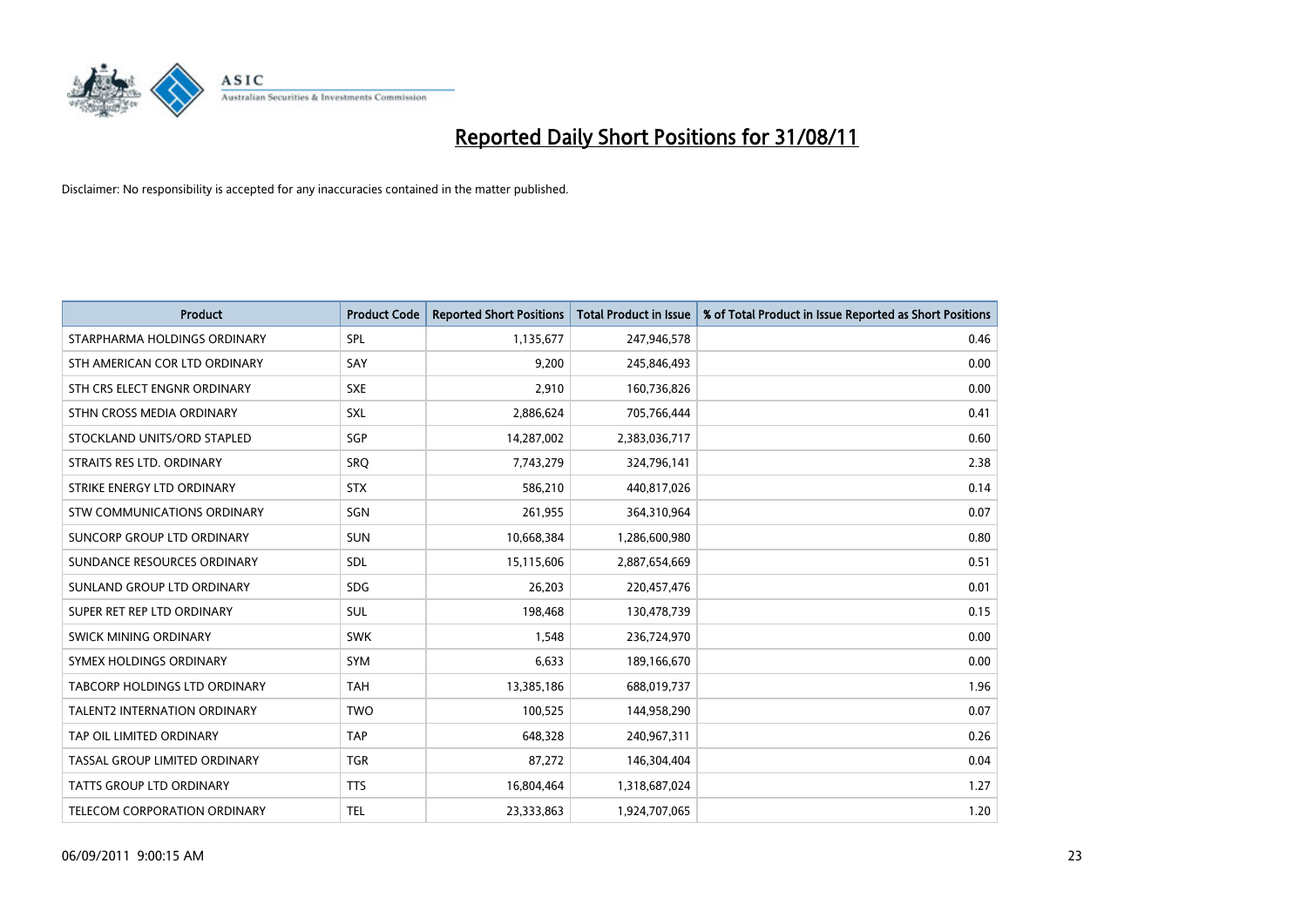

| Product                              | <b>Product Code</b> | <b>Reported Short Positions</b> | Total Product in Issue | % of Total Product in Issue Reported as Short Positions |
|--------------------------------------|---------------------|---------------------------------|------------------------|---------------------------------------------------------|
| <b>TELSTRA CORPORATION, ORDINARY</b> | <b>TLS</b>          | 68,654,249                      | 12,443,074,357         | 0.54                                                    |
| TEN NETWORK HOLDINGS ORDINARY        | <b>TEN</b>          | 28,817,192                      | 1,045,236,720          | 2.75                                                    |
| TERANGA GOLD CORP CDI 1:1            | <b>TGZ</b>          | 298,779                         | 153,488,354            | 0.18                                                    |
| TEXON PETROLEUM LTD ORDINARY         | <b>TXN</b>          | 53,264                          | 242,539,848            | 0.02                                                    |
| TFS CORPORATION LTD ORDINARY         | <b>TFC</b>          | 207,370                         | 276,453,042            | 0.07                                                    |
| THE REJECT SHOP ORDINARY             | <b>TRS</b>          | 1,005,288                       | 26,071,170             | 3.86                                                    |
| THOR MINING PLC CHESS DEPOSITARY 1:1 | <b>THR</b>          | 2,307                           | 222,489,120            | 0.00                                                    |
| THORN GROUP LIMITED ORDINARY         | <b>TGA</b>          | 30,837                          | 146,091,970            | 0.02                                                    |
| TIGER RESOURCES ORDINARY             | <b>TGS</b>          | 175,225                         | 671,110,549            | 0.03                                                    |
| <b>TISHMAN SPEYER UNITS</b>          | <b>TSO</b>          | 166,276                         | 338,440,904            | 0.05                                                    |
| TNG LIMITED ORDINARY                 | <b>TNG</b>          | 4,321                           | 284,803,062            | 0.00                                                    |
| TOLL HOLDINGS LTD ORDINARY           | <b>TOL</b>          | 26,016,899                      | 710,128,531            | 3.64                                                    |
| TORO ENERGY LIMITED ORDINARY         | <b>TOE</b>          | 35,404                          | 965,436,676            | 0.00                                                    |
| <b>TOWER LIMITED ORDINARY</b>        | <b>TWR</b>          | 689,519                         | 265,176,580            | 0.26                                                    |
| TOX FREE SOLUTIONS ORDINARY          | <b>TOX</b>          | 14,802                          | 96,503,382             | 0.01                                                    |
| TPG TELECOM LIMITED ORDINARY         | <b>TPM</b>          | 6,230,692                       | 783,481,644            | 0.80                                                    |
| <b>TRANSFIELD SERVICES ORDINARY</b>  | <b>TSE</b>          | 2,351,452                       | 549,715,957            | 0.42                                                    |
| TRANSPACIFIC INDUST. ORDINARY        | <b>TPI</b>          | 13,757,871                      | 960,638,735            | 1.41                                                    |
| TRANSURBAN GROUP TRIPLE STAPLED SEC. | <b>TCL</b>          | 6,329,766                       | 1,450,831,425          | 0.40                                                    |
| TREASURY WINE ESTATE ORDINARY        | <b>TWE</b>          | 20,594,767                      | 647,227,144            | 3.18                                                    |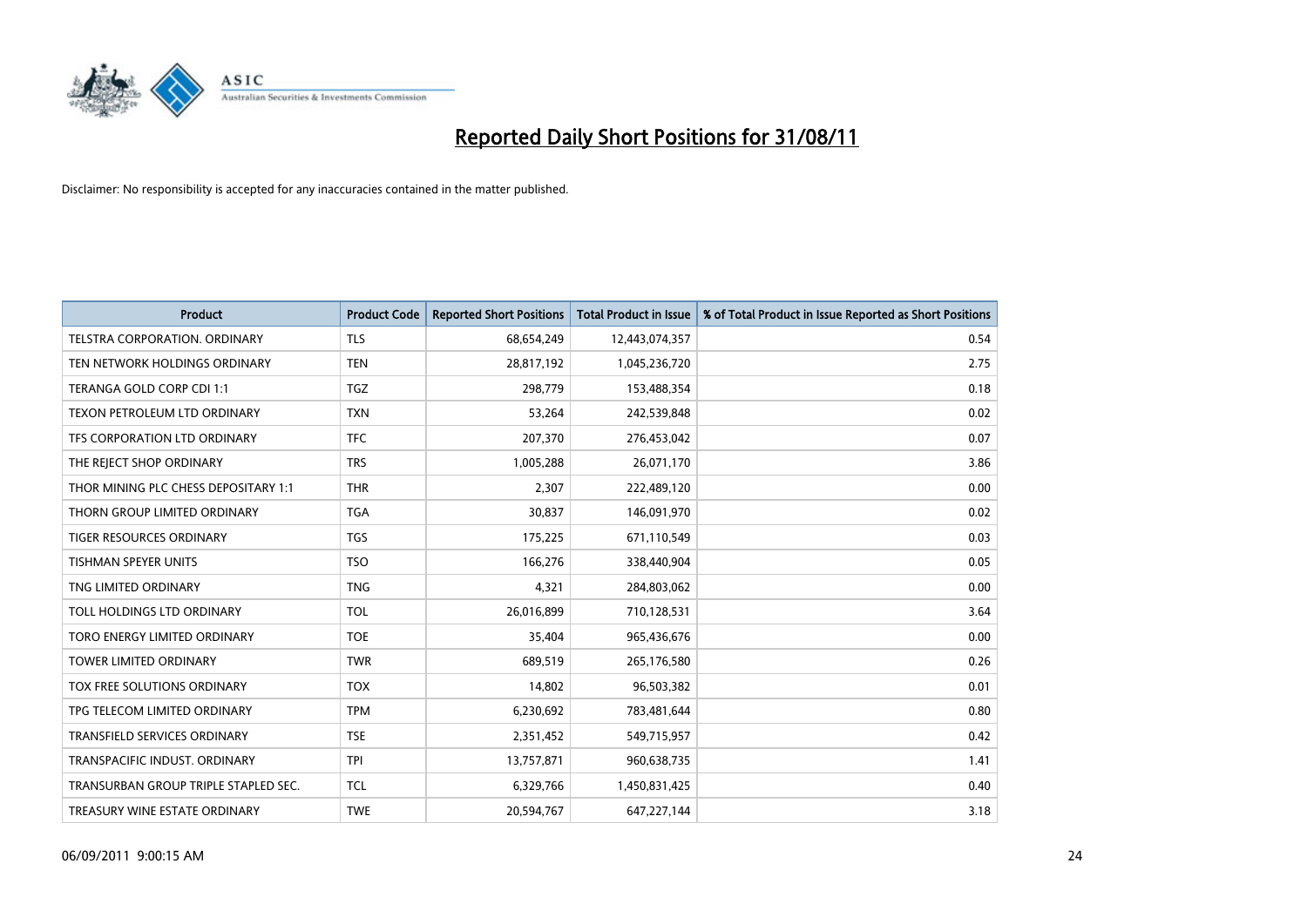

| Product                                 | <b>Product Code</b> | <b>Reported Short Positions</b> | <b>Total Product in Issue</b> | % of Total Product in Issue Reported as Short Positions |
|-----------------------------------------|---------------------|---------------------------------|-------------------------------|---------------------------------------------------------|
| <b>TRINITY GROUP STAPLED SECURITIES</b> | <b>TCQ</b>          | 3,419                           | 203,405,927                   | 0.00                                                    |
| TROY RESOURCES NL ORDINARY              | <b>TRY</b>          | 161,066                         | 88,001,823                    | 0.17                                                    |
| UGL LIMITED ORDINARY                    | <b>UGL</b>          | 5,854,016                       | 166,047,171                   | 3.52                                                    |
| UNILIFE CORPORATION CDI 6:1             | <b>UNS</b>          | 766,616                         | 267,082,637                   | 0.28                                                    |
| <b>UXC LIMITED ORDINARY</b>             | <b>UXC</b>          | 57,197                          | 305,789,718                   | 0.02                                                    |
| <b>VDM GROUP LIMITED ORDINARY</b>       | <b>VMG</b>          | 11,116                          | 193,127,749                   | 0.01                                                    |
| <b>VENTURE MINERALS ORDINARY</b>        | <b>VMS</b>          | 278,935                         | 221,093,592                   | 0.12                                                    |
| VIRGIN BLUE HOLDINGS ORDINARY           | <b>VBA</b>          | 30,774,557                      | 2,210,197,600                 | 1.39                                                    |
| <b>VISION GROUP HLDGS ORDINARY</b>      | <b>VGH</b>          | 78,000                          | 74,520,926                    | 0.10                                                    |
| <b>VITA GROUP LTD ORDINARY</b>          | <b>VTG</b>          | 75,190                          | 142,499,800                   | 0.05                                                    |
| VITERRA INC CDI 1:1                     | <b>VTA</b>          | 3,828                           | 68,629,939                    | 0.01                                                    |
| VNGD ALL-WORLD EX-US CDI 1:1            | <b>VEU</b>          | 1,149                           | 775,770                       | 0.15                                                    |
| WATPAC LIMITED ORDINARY                 | <b>WTP</b>          | 16,164                          | 183,341,382                   | 0.00                                                    |
| <b>WDS LIMITED ORDINARY</b>             | <b>WDS</b>          | 701                             | 144,055,662                   | 0.00                                                    |
| <b>WEBIET LIMITED ORDINARY</b>          | <b>WEB</b>          | 374,639                         | 74,670,399                    | 0.50                                                    |
| WESFARMERS LIMITED ORDINARY             | <b>WES</b>          | 19,080,618                      | 1,005,776,280                 | 1.89                                                    |
| WESFARMERS LIMITED PARTIALLY PROTECTED  | <b>WESN</b>         | 98,662                          | 151,295,882                   | 0.05                                                    |
| WEST WITS MINING LTD ORDINARY           | <b>WWI</b>          | 1,292,593                       | 254,706,591                   | 0.50                                                    |
| <b>WESTERN AREAS NL ORDINARY</b>        | <b>WSA</b>          | 9,547,461                       | 179,735,899                   | 5.33                                                    |
| WESTERN DESERT RES. ORDINARY            | <b>WDR</b>          | 948                             | 206,935,914                   | 0.00                                                    |